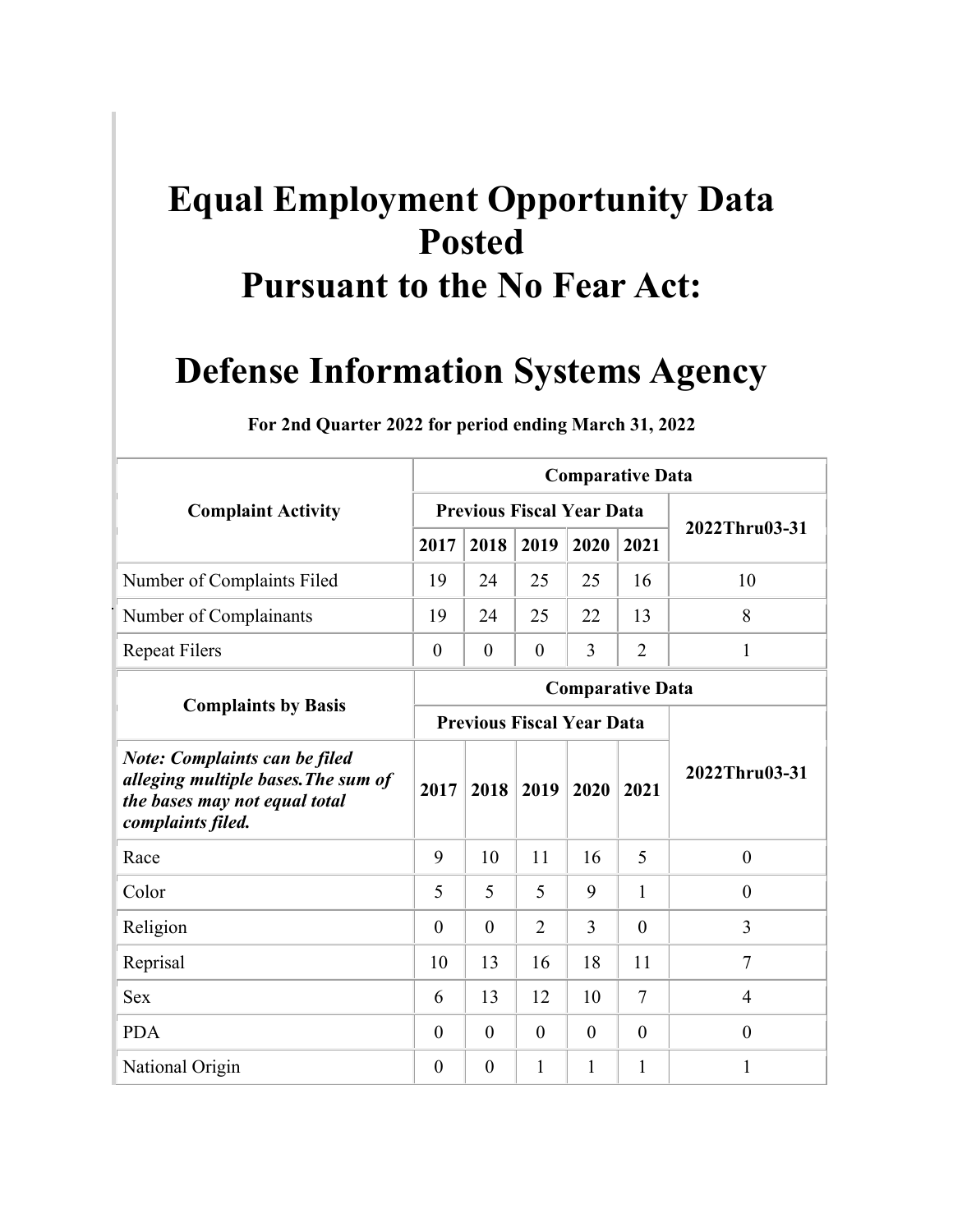| Equal Pay Act                                                                                                                     | $\boldsymbol{0}$ | $\mathbf{1}$     | $\boldsymbol{0}$                 | $\overline{0}$   | $\boldsymbol{0}$        | $\boldsymbol{0}$ |
|-----------------------------------------------------------------------------------------------------------------------------------|------------------|------------------|----------------------------------|------------------|-------------------------|------------------|
| Age                                                                                                                               | 6                | $\overline{4}$   | 9                                | 8                | 5                       | 3                |
|                                                                                                                                   |                  |                  |                                  |                  |                         |                  |
| Disability                                                                                                                        | 8                | 6                | 11                               | 11               | $\overline{4}$          | $\overline{4}$   |
| Genetics                                                                                                                          | $\theta$         | $\theta$         | $\theta$                         | $\theta$         | $\theta$                | 1                |
| Non-EEO                                                                                                                           | $\boldsymbol{0}$ | $\boldsymbol{0}$ | $\boldsymbol{0}$                 | 1                | $\theta$                | $\boldsymbol{0}$ |
|                                                                                                                                   |                  |                  |                                  |                  | <b>Comparative Data</b> |                  |
| <b>Complaints by Issue</b>                                                                                                        |                  |                  | <b>Previous Fiscal Year Data</b> |                  |                         |                  |
| <b>Note: Complaints can be filed</b><br>alleging multiple bases. The sum of<br>the bases may not equal total<br>complaints filed. | 2017             | 2018             | 2019                             | 2020             | 2021                    | 2022Thru03-31    |
| Appointment/Hire                                                                                                                  | $\overline{2}$   | $\mathbf{1}$     | $\theta$                         | $\overline{0}$   | $\mathbf{0}$            | $\boldsymbol{0}$ |
| <b>Assignment of Duties</b>                                                                                                       | 8                | 6                | 5                                | $\overline{4}$   | 3                       | $\overline{0}$   |
| Awards                                                                                                                            | $\boldsymbol{0}$ | $\mathbf{1}$     | $\theta$                         | $\boldsymbol{0}$ | $\mathbf{0}$            | $\mathbf{1}$     |
| Conversion to Full Time/Perm Status                                                                                               | $\boldsymbol{0}$ | $\boldsymbol{0}$ | $\theta$                         | $\boldsymbol{0}$ | $\boldsymbol{0}$        | $\boldsymbol{0}$ |
| <b>Disciplinary Action</b>                                                                                                        |                  |                  |                                  |                  |                         |                  |
| Demotion                                                                                                                          | $\boldsymbol{0}$ | $\mathbf{1}$     | $\mathbf{0}$                     | $\mathbf{1}$     | $\boldsymbol{0}$        | $\mathbf{0}$     |
| Reprimand                                                                                                                         | $\mathbf{1}$     | 5                | $\mathbf{1}$                     | $\boldsymbol{0}$ | $\mathbf{1}$            | $\boldsymbol{0}$ |
| Suspension                                                                                                                        | $\mathbf{1}$     | $\mathbf{1}$     | $\overline{4}$                   | $\overline{2}$   | $\mathbf{1}$            | $\mathbf{0}$     |
| Removal                                                                                                                           | $\boldsymbol{0}$ | $\mathbf{0}$     | $\mathbf{1}$                     | 1                | $\mathbf{1}$            | $\boldsymbol{0}$ |
| Other                                                                                                                             | 1                | $\boldsymbol{0}$ | $\overline{0}$                   | $\boldsymbol{0}$ | $\boldsymbol{0}$        | $\boldsymbol{0}$ |
| Duty Hours                                                                                                                        | $\mathbf{1}$     | $\boldsymbol{0}$ | $\mathbf{1}$                     | $\boldsymbol{0}$ | $\boldsymbol{0}$        | $\boldsymbol{0}$ |
| Perf. Eval./ Appraisal                                                                                                            | $\overline{2}$   | $\overline{2}$   | $\overline{4}$                   | $\boldsymbol{0}$ | $\mathbf{0}$            | $\boldsymbol{0}$ |
| Examination/Test                                                                                                                  | $\boldsymbol{0}$ | $\boldsymbol{0}$ | $\boldsymbol{0}$                 | $\boldsymbol{0}$ | $\boldsymbol{0}$        | $\boldsymbol{0}$ |
| <b>Harassment</b>                                                                                                                 |                  |                  |                                  |                  |                         |                  |
| Non-Sexual                                                                                                                        | 13               | 14               | 14                               | 12               | 10                      | $\overline{4}$   |
| Sexual                                                                                                                            | $\boldsymbol{0}$ | $\overline{4}$   | $\overline{2}$                   | $\mathbf{1}$     | $\boldsymbol{0}$        | $\boldsymbol{0}$ |
| <b>Medical Examination</b>                                                                                                        | $\boldsymbol{0}$ | $\boldsymbol{0}$ | $\boldsymbol{0}$                 | $\boldsymbol{0}$ | $\boldsymbol{0}$        | $\boldsymbol{0}$ |
| Pay including overtime                                                                                                            | $\boldsymbol{0}$ | $\mathbf{1}$     | $\boldsymbol{0}$                 | $\boldsymbol{0}$ | $\boldsymbol{0}$        | $\boldsymbol{0}$ |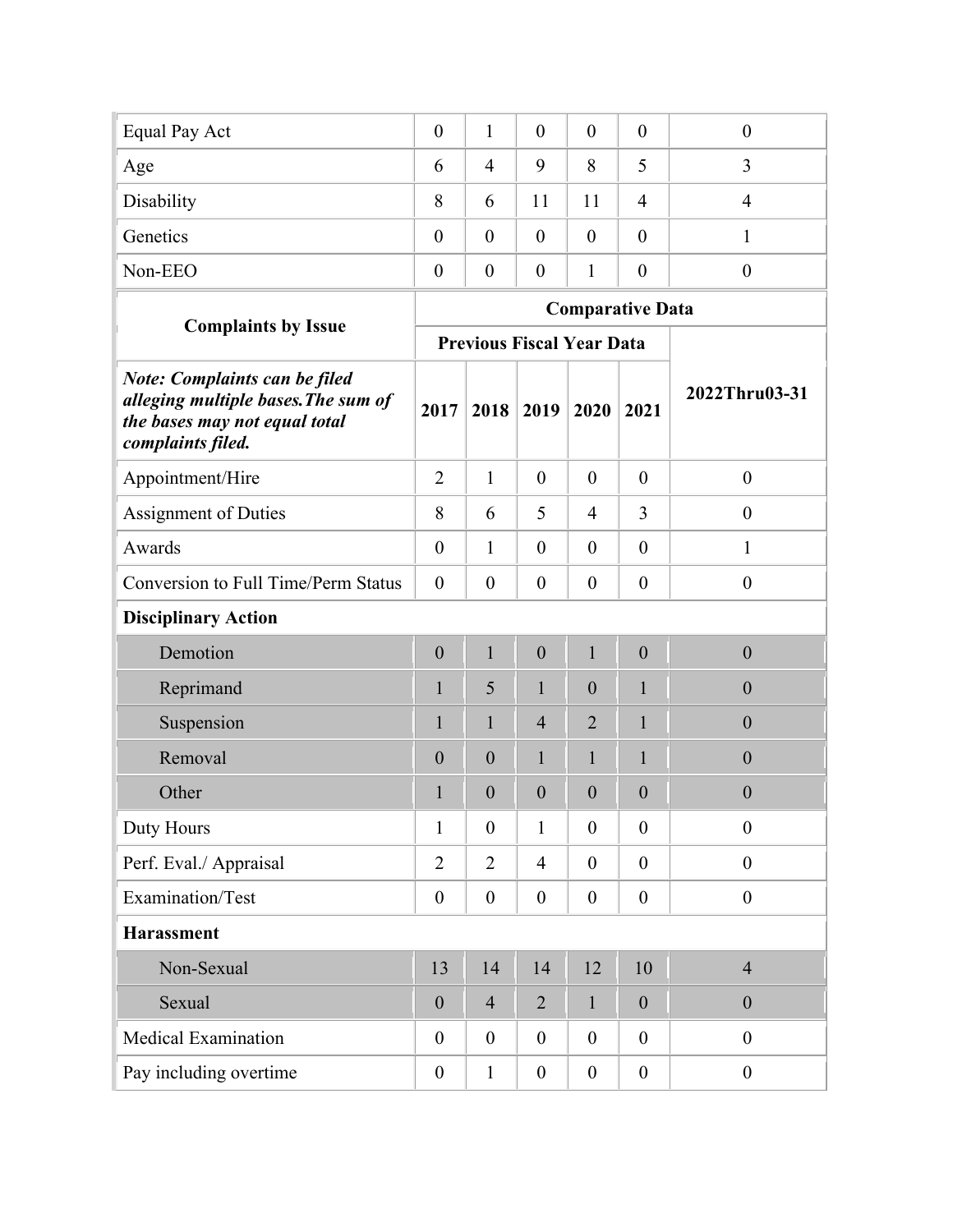| Promotion/Non-Selection                                          | 3<br>5<br>1<br>$\boldsymbol{0}$<br>$\overline{4}$<br>$\overline{4}$                   |                                  |                  |                  |                  |                         |                  |  |  |  |
|------------------------------------------------------------------|---------------------------------------------------------------------------------------|----------------------------------|------------------|------------------|------------------|-------------------------|------------------|--|--|--|
| Reassignment                                                     |                                                                                       |                                  |                  |                  |                  |                         |                  |  |  |  |
| Denied                                                           |                                                                                       | $\mathbf{1}$                     | $\overline{2}$   | $\overline{2}$   | $\mathbf{1}$     | $\overline{0}$          | $\mathbf{1}$     |  |  |  |
| Directed                                                         |                                                                                       | $\overline{2}$                   | $\overline{4}$   | 3                | 3                | $\theta$                | $\theta$         |  |  |  |
| Reasonable Accommodation<br>Disability                           |                                                                                       | 3                                | $\overline{2}$   | 5                | 4                | $\overline{0}$          | $\overline{2}$   |  |  |  |
| Reinstatement                                                    |                                                                                       | $\theta$                         | $\overline{0}$   | $\theta$         | $\theta$         | $\overline{0}$          | $\boldsymbol{0}$ |  |  |  |
| Religious Accommodation                                          |                                                                                       | $\theta$                         | $\overline{0}$   | $\theta$         | $\overline{0}$   | $\overline{0}$          | $\theta$         |  |  |  |
| Retirement                                                       |                                                                                       | $\boldsymbol{0}$                 | $\boldsymbol{0}$ | $\theta$         | $\boldsymbol{0}$ | $\overline{0}$          | $\boldsymbol{0}$ |  |  |  |
| Sex-Stereotyping                                                 |                                                                                       | $\boldsymbol{0}$                 | $\overline{0}$   | $\overline{0}$   | $\theta$         | $\overline{0}$          | $\boldsymbol{0}$ |  |  |  |
| Telework                                                         | $\mathbf{1}$<br>3<br>$\overline{2}$<br>$\overline{0}$<br>$\boldsymbol{0}$<br>$\theta$ |                                  |                  |                  |                  |                         |                  |  |  |  |
| Termination                                                      |                                                                                       | 3                                | $\overline{0}$   | 3                | $\overline{2}$   | 1                       | $\boldsymbol{0}$ |  |  |  |
| Terms/Conditions of Employment                                   |                                                                                       | $\overline{2}$                   | 5                | $\overline{2}$   | $\tau$           | 3                       | 6                |  |  |  |
| Time and Attendance                                              |                                                                                       | 3                                | $\mathbf{1}$     | 4                | 1                | $\overline{2}$          | 3                |  |  |  |
| Training                                                         |                                                                                       | 1                                | 1                | $\overline{2}$   | 3                | $\mathbf{1}$            | $\boldsymbol{0}$ |  |  |  |
| Other                                                            |                                                                                       |                                  |                  |                  |                  |                         |                  |  |  |  |
| User Defined - Other 2                                           |                                                                                       | $\boldsymbol{0}$                 | $\mathbf{0}$     | $\boldsymbol{0}$ | $\boldsymbol{0}$ | $\overline{0}$          | $\overline{0}$   |  |  |  |
| User Defined - Other 3                                           |                                                                                       | $\theta$                         | $\boldsymbol{0}$ | $\theta$         | $\overline{0}$   | $\overline{0}$          | $\theta$         |  |  |  |
| User Defined - Other 4                                           |                                                                                       | $\theta$                         | $\boldsymbol{0}$ | $\theta$         | $\boldsymbol{0}$ | $\theta$                | $\mathbf{0}$     |  |  |  |
|                                                                  |                                                                                       |                                  |                  |                  |                  | <b>Comparative Data</b> |                  |  |  |  |
| <b>Processing Time</b>                                           |                                                                                       | <b>Previous Fiscal Year Data</b> |                  |                  |                  |                         | 2022Thru03-31    |  |  |  |
|                                                                  | 2017                                                                                  | 2018                             | 2019             |                  | 2020             | 2021                    |                  |  |  |  |
| Complaints pending during fiscal year                            |                                                                                       |                                  |                  |                  |                  |                         |                  |  |  |  |
| Average number of<br>days in investigation                       | 195.44                                                                                | 202.64                           | 222.47           |                  | 230.54           | 211.86                  | 161.33           |  |  |  |
| Average number of<br>days in final action                        | 40.00                                                                                 | 102.50                           | 34.60            |                  | 100.10           | 131.00                  | 384.36           |  |  |  |
| Complaint pending during fiscal year where hearing was requested |                                                                                       |                                  |                  |                  |                  |                         |                  |  |  |  |
| Average number of<br>days in investigation                       | 204.20                                                                                | 199.38                           | 227.31           |                  | 255.31           | 205.60                  | 146.75           |  |  |  |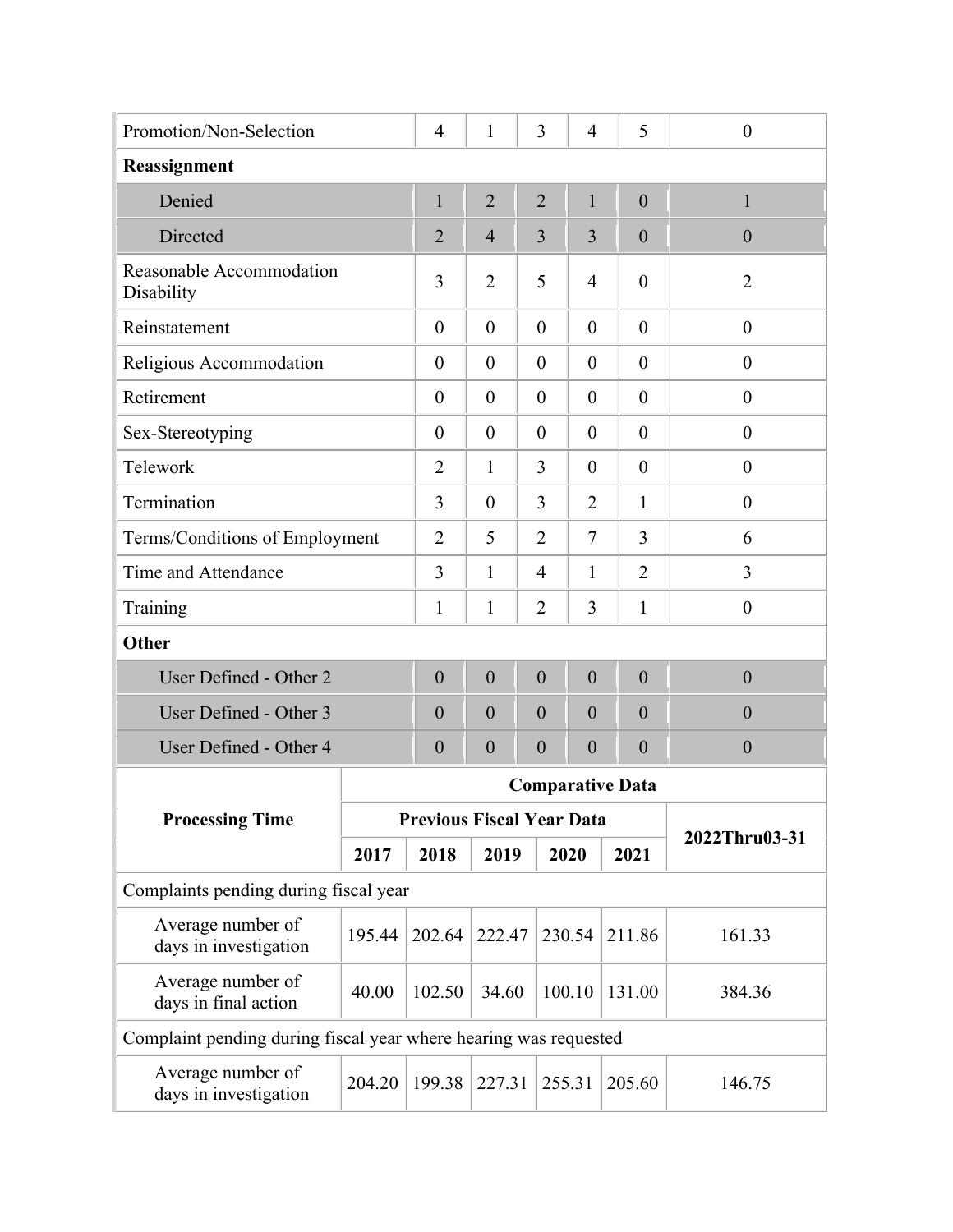| Average number of<br>days in final action                                                        | 40.00                                       |                  | 69.00            |                  |                                  | 34.67            |                  | 68.57            |                  | 34.75            |                         |                  |                  | 457.33           |  |
|--------------------------------------------------------------------------------------------------|---------------------------------------------|------------------|------------------|------------------|----------------------------------|------------------|------------------|------------------|------------------|------------------|-------------------------|------------------|------------------|------------------|--|
| Complaint pending during fiscal year where hearing was not requested                             |                                             |                  |                  |                  |                                  |                  |                  |                  |                  |                  |                         |                  |                  |                  |  |
| Average number of<br>days in investigation                                                       | 186.33                                      |                  | 245.00           |                  |                                  | 145.00           |                  | 211.62           |                  | 221.75           |                         | 190.50           |                  |                  |  |
| Average number of<br>days in final action                                                        | $\overline{0}$                              |                  | 136.00           |                  |                                  | 34.50            |                  | 197.00<br>185.75 |                  |                  |                         | 328.86           |                  |                  |  |
|                                                                                                  |                                             |                  |                  |                  |                                  |                  |                  |                  |                  |                  | <b>Comparative Data</b> |                  |                  |                  |  |
| <b>Complaints Dismissed by Agency</b>                                                            |                                             |                  |                  |                  | <b>Previous Fiscal Year Data</b> |                  |                  |                  |                  |                  |                         |                  |                  | 2022Thru03-31    |  |
|                                                                                                  |                                             |                  | 2017             |                  | 2018                             | 2019             |                  | 2020             |                  | 2021             |                         |                  |                  |                  |  |
| <b>Total Complaints Dismissed by</b><br>Agency                                                   |                                             |                  | 3                |                  | 5                                | $\overline{0}$   |                  | 6                |                  | $\overline{4}$   |                         |                  |                  | 3                |  |
| Average days pending prior to<br>dismissal                                                       |                                             |                  | 86.67            |                  | 93.2                             | $\overline{0}$   |                  | 85.5             |                  | 101.5            |                         |                  |                  | 28.33            |  |
|                                                                                                  | <b>Complaints Withdrawn by Complainants</b> |                  |                  |                  |                                  |                  |                  |                  |                  |                  |                         |                  |                  |                  |  |
| Total Complaints Withdrawn by<br>Complainants                                                    |                                             |                  | $\mathbf{1}$     |                  | $\mathbf{1}$                     | $\overline{0}$   |                  | $\overline{4}$   |                  | $\overline{2}$   |                         |                  |                  | $\theta$         |  |
|                                                                                                  |                                             |                  |                  |                  |                                  |                  |                  |                  |                  |                  | <b>Comparative Data</b> |                  |                  |                  |  |
| <b>Total Final Agency Actions</b>                                                                |                                             |                  |                  |                  | <b>Previous Fiscal Year Data</b> |                  |                  |                  |                  |                  |                         |                  |                  | 2022Thru03-      |  |
| <b>Finding Discrimination</b>                                                                    |                                             |                  | 2017             |                  | 2018                             |                  | 2019             |                  | 2020             |                  | 2021                    |                  |                  | 31               |  |
|                                                                                                  |                                             | #                | $\frac{0}{0}$    | #                | $\frac{0}{0}$                    | #                | $\frac{0}{0}$    | #                | $\frac{0}{0}$    | #                |                         | $\frac{0}{0}$    | #                | $\frac{0}{0}$    |  |
| <b>Total Number Findings</b>                                                                     |                                             | $\theta$         |                  | $\theta$         |                                  | $\theta$         |                  | $\overline{0}$   |                  | 1                |                         |                  | $\theta$         |                  |  |
| Without Hearing                                                                                  |                                             | $\boldsymbol{0}$ | $\boldsymbol{0}$ | $\boldsymbol{0}$ | $\overline{0}$                   | $\overline{0}$   | $\overline{0}$   | $\overline{0}$   | $\boldsymbol{0}$ | $\boldsymbol{0}$ |                         | $\overline{0}$   | $\theta$         | $\overline{0}$   |  |
| With Hearing                                                                                     |                                             | $\overline{0}$   | $\boldsymbol{0}$ | $\boldsymbol{0}$ | $\boldsymbol{0}$                 | $\boldsymbol{0}$ | $\overline{0}$   | $\boldsymbol{0}$ | $\boldsymbol{0}$ | $\mathbf{1}$     |                         | 100              | $\boldsymbol{0}$ | $\boldsymbol{0}$ |  |
| <b>Findings of Discrimination</b>                                                                |                                             |                  |                  |                  |                                  |                  |                  |                  |                  |                  | <b>Comparative Data</b> |                  |                  |                  |  |
| <b>Rendered by Basis</b>                                                                         |                                             |                  |                  |                  | <b>Previous Fiscal Year Data</b> |                  |                  |                  |                  |                  |                         |                  |                  | 2022Thru03-      |  |
| <b>Note: Complaints can be filed</b>                                                             |                                             |                  | 2017             |                  | 2018                             |                  | 2019             |                  | 2020             |                  | 2021                    |                  |                  | 31               |  |
| alleging multiple bases. The sum<br>of the bases may not equal total<br>complaints and findings. |                                             | #                | $\frac{0}{0}$    | $\#$             | $\frac{0}{0}$                    | $\#$             | $\frac{0}{0}$    | $\#$             | $\frac{0}{0}$    | #                |                         | $\frac{0}{0}$    | #                | $\frac{0}{0}$    |  |
| <b>Total Number Findings</b>                                                                     |                                             | $\theta$         |                  | $\boldsymbol{0}$ |                                  | $\boldsymbol{0}$ |                  | $\overline{0}$   |                  | 1                |                         |                  | $\overline{0}$   |                  |  |
| Race                                                                                             |                                             | $\overline{0}$   | $\boldsymbol{0}$ | $\boldsymbol{0}$ | $\theta$                         | $\boldsymbol{0}$ | $\boldsymbol{0}$ | $\boldsymbol{0}$ | $\boldsymbol{0}$ | $\boldsymbol{0}$ |                         | $\boldsymbol{0}$ | $\boldsymbol{0}$ | $\boldsymbol{0}$ |  |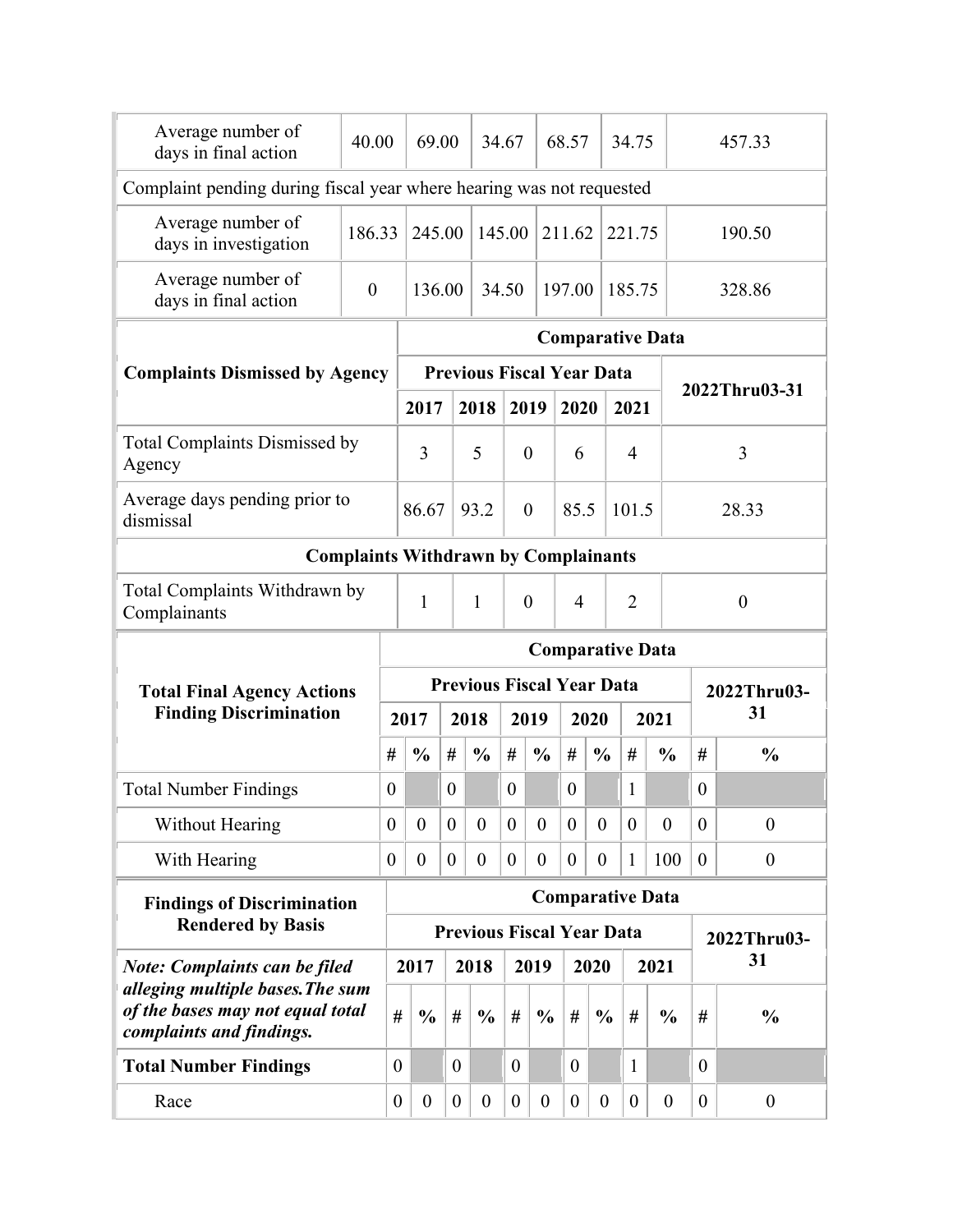| Color                           | $\boldsymbol{0}$ | $\boldsymbol{0}$ | $\boldsymbol{0}$ | $\boldsymbol{0}$ | $\boldsymbol{0}$ | $\boldsymbol{0}$ | $\boldsymbol{0}$ | $\boldsymbol{0}$ | $\boldsymbol{0}$ | $\boldsymbol{0}$ | $\boldsymbol{0}$ | $\boldsymbol{0}$ |
|---------------------------------|------------------|------------------|------------------|------------------|------------------|------------------|------------------|------------------|------------------|------------------|------------------|------------------|
| Religion                        | $\boldsymbol{0}$ | $\boldsymbol{0}$ | $\boldsymbol{0}$ | $\boldsymbol{0}$ | $\boldsymbol{0}$ | $\boldsymbol{0}$ | $\boldsymbol{0}$ | $\boldsymbol{0}$ | $\boldsymbol{0}$ | $\boldsymbol{0}$ | $\mathbf{0}$     | $\boldsymbol{0}$ |
| Reprisal                        | $\boldsymbol{0}$ | $\boldsymbol{0}$ | $\boldsymbol{0}$ | $\mathbf{0}$     | $\boldsymbol{0}$ | $\boldsymbol{0}$ | $\boldsymbol{0}$ | $\boldsymbol{0}$ | $\boldsymbol{0}$ | $\boldsymbol{0}$ | $\mathbf{0}$     | $\boldsymbol{0}$ |
| <b>Sex</b>                      | $\boldsymbol{0}$ | $\boldsymbol{0}$ | $\boldsymbol{0}$ | $\boldsymbol{0}$ | $\boldsymbol{0}$ | $\boldsymbol{0}$ | $\boldsymbol{0}$ | $\boldsymbol{0}$ | $\boldsymbol{0}$ | $\boldsymbol{0}$ | $\boldsymbol{0}$ | $\boldsymbol{0}$ |
| <b>PDA</b>                      | $\boldsymbol{0}$ | $\overline{0}$   | $\boldsymbol{0}$ | $\theta$         | $\boldsymbol{0}$ | $\boldsymbol{0}$ | $\boldsymbol{0}$ | $\boldsymbol{0}$ | $\boldsymbol{0}$ | $\boldsymbol{0}$ | $\overline{0}$   | $\boldsymbol{0}$ |
| National Origin                 | $\boldsymbol{0}$ | $\boldsymbol{0}$ | $\boldsymbol{0}$ | $\boldsymbol{0}$ | $\boldsymbol{0}$ | $\boldsymbol{0}$ | $\boldsymbol{0}$ | $\boldsymbol{0}$ | $\boldsymbol{0}$ | $\boldsymbol{0}$ | $\boldsymbol{0}$ | $\boldsymbol{0}$ |
| <b>Equal Pay Act</b>            | $\boldsymbol{0}$ | $\boldsymbol{0}$ | $\boldsymbol{0}$ | $\mathbf{0}$     | $\boldsymbol{0}$ | $\boldsymbol{0}$ | $\boldsymbol{0}$ | $\boldsymbol{0}$ | $\boldsymbol{0}$ | $\boldsymbol{0}$ | $\overline{0}$   | $\boldsymbol{0}$ |
| Age                             | $\boldsymbol{0}$ | $\boldsymbol{0}$ | $\boldsymbol{0}$ | $\boldsymbol{0}$ | $\boldsymbol{0}$ | $\boldsymbol{0}$ | $\boldsymbol{0}$ | $\boldsymbol{0}$ | $\boldsymbol{0}$ | $\boldsymbol{0}$ | $\boldsymbol{0}$ | $\boldsymbol{0}$ |
| Disability                      | $\boldsymbol{0}$ | $\boldsymbol{0}$ | $\boldsymbol{0}$ | $\mathbf{0}$     | $\boldsymbol{0}$ | $\boldsymbol{0}$ | $\boldsymbol{0}$ | $\boldsymbol{0}$ | $\mathbf{1}$     | 100              | $\boldsymbol{0}$ | $\boldsymbol{0}$ |
| Genetics                        | $\boldsymbol{0}$ | $\boldsymbol{0}$ | $\boldsymbol{0}$ | $\boldsymbol{0}$ | $\boldsymbol{0}$ | $\boldsymbol{0}$ | $\boldsymbol{0}$ | $\boldsymbol{0}$ | $\boldsymbol{0}$ | $\boldsymbol{0}$ | $\boldsymbol{0}$ | $\boldsymbol{0}$ |
| Non-EEO                         | $\boldsymbol{0}$ | $\boldsymbol{0}$ | $\boldsymbol{0}$ | $\boldsymbol{0}$ | $\boldsymbol{0}$ | $\boldsymbol{0}$ | $\boldsymbol{0}$ | $\boldsymbol{0}$ | $\boldsymbol{0}$ | $\boldsymbol{0}$ | $\boldsymbol{0}$ | $\boldsymbol{0}$ |
|                                 |                  |                  |                  |                  |                  |                  |                  |                  |                  |                  |                  |                  |
| <b>Findings After Hearing</b>   | $\boldsymbol{0}$ |                  | $\boldsymbol{0}$ |                  | $\boldsymbol{0}$ |                  | $\boldsymbol{0}$ |                  | $\mathbf{1}$     |                  | $\mathbf{0}$     |                  |
| Race                            | $\boldsymbol{0}$ | $\boldsymbol{0}$ | $\boldsymbol{0}$ | $\boldsymbol{0}$ | $\boldsymbol{0}$ | $\boldsymbol{0}$ | $\boldsymbol{0}$ | $\boldsymbol{0}$ | $\boldsymbol{0}$ | $\boldsymbol{0}$ | $\boldsymbol{0}$ | $\boldsymbol{0}$ |
| Color                           | $\boldsymbol{0}$ | $\overline{0}$   | $\boldsymbol{0}$ | $\mathbf{0}$     | $\boldsymbol{0}$ | $\mathbf{0}$     | $\boldsymbol{0}$ | $\boldsymbol{0}$ | $\boldsymbol{0}$ | $\boldsymbol{0}$ | $\overline{0}$   | $\boldsymbol{0}$ |
| Religion                        | $\boldsymbol{0}$ | $\boldsymbol{0}$ | $\boldsymbol{0}$ | $\boldsymbol{0}$ | $\boldsymbol{0}$ | $\boldsymbol{0}$ | $\boldsymbol{0}$ | $\boldsymbol{0}$ | $\boldsymbol{0}$ | $\boldsymbol{0}$ | $\boldsymbol{0}$ | $\boldsymbol{0}$ |
| Reprisal                        | $\boldsymbol{0}$ | $\boldsymbol{0}$ | $\boldsymbol{0}$ | $\mathbf{0}$     | $\boldsymbol{0}$ | $\boldsymbol{0}$ | $\boldsymbol{0}$ | $\boldsymbol{0}$ | $\boldsymbol{0}$ | $\boldsymbol{0}$ | $\boldsymbol{0}$ | $\boldsymbol{0}$ |
| <b>Sex</b>                      | $\boldsymbol{0}$ | $\boldsymbol{0}$ | $\boldsymbol{0}$ | $\boldsymbol{0}$ | $\boldsymbol{0}$ | $\boldsymbol{0}$ | $\boldsymbol{0}$ | $\boldsymbol{0}$ | $\boldsymbol{0}$ | $\boldsymbol{0}$ | $\boldsymbol{0}$ | $\boldsymbol{0}$ |
| <b>PDA</b>                      | $\boldsymbol{0}$ | $\boldsymbol{0}$ | $\boldsymbol{0}$ | $\boldsymbol{0}$ | $\boldsymbol{0}$ | $\boldsymbol{0}$ | $\boldsymbol{0}$ | $\boldsymbol{0}$ | $\boldsymbol{0}$ | $\boldsymbol{0}$ | $\boldsymbol{0}$ | $\boldsymbol{0}$ |
| National Origin                 | $\boldsymbol{0}$ | $\boldsymbol{0}$ | $\boldsymbol{0}$ | $\boldsymbol{0}$ | $\boldsymbol{0}$ | $\boldsymbol{0}$ | $\boldsymbol{0}$ | $\boldsymbol{0}$ | $\boldsymbol{0}$ | $\boldsymbol{0}$ | $\boldsymbol{0}$ | $\boldsymbol{0}$ |
| <b>Equal Pay Act</b>            | $\mathbf{0}$     | $\boldsymbol{0}$ | $\boldsymbol{0}$ | $\boldsymbol{0}$ | $\boldsymbol{0}$ | $\boldsymbol{0}$ | $\boldsymbol{0}$ | $\overline{0}$   | $\boldsymbol{0}$ | $\boldsymbol{0}$ | $\overline{0}$   | $\boldsymbol{0}$ |
| Age                             | $\boldsymbol{0}$ | $\boldsymbol{0}$ | $\boldsymbol{0}$ | $\boldsymbol{0}$ | $\boldsymbol{0}$ | $\boldsymbol{0}$ | $\boldsymbol{0}$ | $\boldsymbol{0}$ | $\overline{0}$   | $\boldsymbol{0}$ | $\boldsymbol{0}$ | $\boldsymbol{0}$ |
| Disability                      | $\boldsymbol{0}$ | $\boldsymbol{0}$ | $\overline{0}$   | $\boldsymbol{0}$ | $\boldsymbol{0}$ | $\boldsymbol{0}$ | $\boldsymbol{0}$ | $\boldsymbol{0}$ | $\mathbf{1}$     | 100              | $\boldsymbol{0}$ | $\boldsymbol{0}$ |
| Genetics                        | $\boldsymbol{0}$ | $\boldsymbol{0}$ | $\boldsymbol{0}$ | $\boldsymbol{0}$ | $\boldsymbol{0}$ | $\boldsymbol{0}$ | $\boldsymbol{0}$ | $\boldsymbol{0}$ | $\overline{0}$   | $\boldsymbol{0}$ | $\boldsymbol{0}$ | $\boldsymbol{0}$ |
| Non-EEO                         | $\boldsymbol{0}$ | $\boldsymbol{0}$ | $\boldsymbol{0}$ | $\boldsymbol{0}$ | $\boldsymbol{0}$ | $\boldsymbol{0}$ | $\boldsymbol{0}$ | $\boldsymbol{0}$ | $\boldsymbol{0}$ | $\boldsymbol{0}$ | $\boldsymbol{0}$ | $\boldsymbol{0}$ |
|                                 |                  |                  |                  |                  |                  |                  |                  |                  |                  |                  |                  |                  |
| <b>Findings Without Hearing</b> | $\boldsymbol{0}$ |                  | $\boldsymbol{0}$ |                  | $\boldsymbol{0}$ |                  | $\boldsymbol{0}$ |                  | $\boldsymbol{0}$ |                  | $\overline{0}$   |                  |
| Race                            | $\boldsymbol{0}$ | $\boldsymbol{0}$ | $\boldsymbol{0}$ | $\boldsymbol{0}$ | $\boldsymbol{0}$ | $\boldsymbol{0}$ | $\boldsymbol{0}$ | $\boldsymbol{0}$ | $\boldsymbol{0}$ | $\boldsymbol{0}$ | $\boldsymbol{0}$ | $\boldsymbol{0}$ |
|                                 |                  |                  |                  |                  |                  |                  |                  |                  |                  |                  |                  |                  |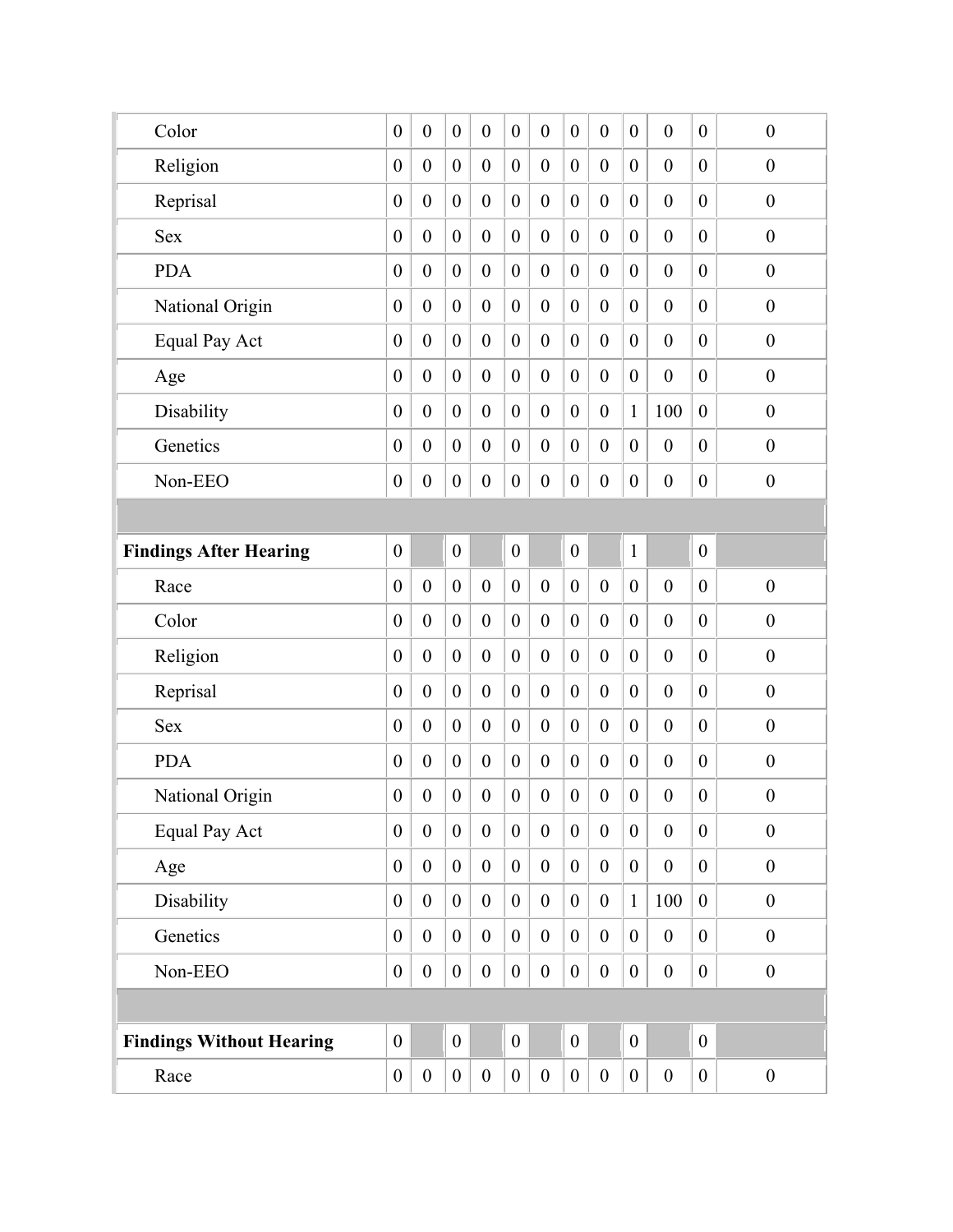| Color                                         | $\boldsymbol{0}$ | $\boldsymbol{0}$ | $\boldsymbol{0}$ | $\boldsymbol{0}$                 | $\boldsymbol{0}$ | $\boldsymbol{0}$ | $\boldsymbol{0}$ | $\boldsymbol{0}$        | $\boldsymbol{0}$ | $\boldsymbol{0}$ | $\boldsymbol{0}$ | $\boldsymbol{0}$ |
|-----------------------------------------------|------------------|------------------|------------------|----------------------------------|------------------|------------------|------------------|-------------------------|------------------|------------------|------------------|------------------|
| Religion                                      | $\boldsymbol{0}$ | $\boldsymbol{0}$ | $\boldsymbol{0}$ | $\boldsymbol{0}$                 | $\boldsymbol{0}$ | $\boldsymbol{0}$ | $\boldsymbol{0}$ | $\boldsymbol{0}$        | $\boldsymbol{0}$ | $\boldsymbol{0}$ | $\overline{0}$   | $\boldsymbol{0}$ |
| Reprisal                                      | $\boldsymbol{0}$ | $\overline{0}$   | $\boldsymbol{0}$ | $\overline{0}$                   | $\boldsymbol{0}$ | $\boldsymbol{0}$ | $\theta$         | $\boldsymbol{0}$        | $\overline{0}$   | $\boldsymbol{0}$ | $\overline{0}$   | $\boldsymbol{0}$ |
| <b>Sex</b>                                    | $\boldsymbol{0}$ | $\overline{0}$   | $\boldsymbol{0}$ | $\boldsymbol{0}$                 | $\boldsymbol{0}$ | $\boldsymbol{0}$ | $\boldsymbol{0}$ | $\boldsymbol{0}$        | $\boldsymbol{0}$ | $\boldsymbol{0}$ | $\overline{0}$   | $\boldsymbol{0}$ |
| <b>PDA</b>                                    | $\boldsymbol{0}$ | $\overline{0}$   | $\boldsymbol{0}$ | $\overline{0}$                   | $\boldsymbol{0}$ | $\boldsymbol{0}$ | $\boldsymbol{0}$ | $\boldsymbol{0}$        | $\theta$         | $\boldsymbol{0}$ | $\overline{0}$   | $\boldsymbol{0}$ |
| National Origin                               | $\boldsymbol{0}$ | $\overline{0}$   | $\boldsymbol{0}$ | $\boldsymbol{0}$                 | $\boldsymbol{0}$ | $\boldsymbol{0}$ | $\boldsymbol{0}$ | $\boldsymbol{0}$        | $\boldsymbol{0}$ | $\boldsymbol{0}$ | $\boldsymbol{0}$ | $\boldsymbol{0}$ |
| Equal Pay Act                                 | $\boldsymbol{0}$ | $\overline{0}$   | $\boldsymbol{0}$ | $\overline{0}$                   | $\boldsymbol{0}$ | $\boldsymbol{0}$ | $\boldsymbol{0}$ | $\boldsymbol{0}$        | $\boldsymbol{0}$ | $\boldsymbol{0}$ | $\boldsymbol{0}$ | $\boldsymbol{0}$ |
| Age                                           | $\boldsymbol{0}$ | $\boldsymbol{0}$ | $\boldsymbol{0}$ | $\boldsymbol{0}$                 | $\boldsymbol{0}$ | $\boldsymbol{0}$ | $\boldsymbol{0}$ | $\boldsymbol{0}$        | $\boldsymbol{0}$ | $\boldsymbol{0}$ | $\boldsymbol{0}$ | $\boldsymbol{0}$ |
| Disability                                    | $\boldsymbol{0}$ | $\overline{0}$   | $\boldsymbol{0}$ | $\boldsymbol{0}$                 | $\boldsymbol{0}$ | $\boldsymbol{0}$ | $\boldsymbol{0}$ | $\boldsymbol{0}$        | $\boldsymbol{0}$ | $\boldsymbol{0}$ | $\boldsymbol{0}$ | $\boldsymbol{0}$ |
| Genetics                                      | $\boldsymbol{0}$ | $\boldsymbol{0}$ | $\boldsymbol{0}$ | $\boldsymbol{0}$                 | $\boldsymbol{0}$ | $\boldsymbol{0}$ | $\boldsymbol{0}$ | $\boldsymbol{0}$        | $\boldsymbol{0}$ | $\boldsymbol{0}$ | $\boldsymbol{0}$ | $\boldsymbol{0}$ |
| Non-EEO                                       | $\boldsymbol{0}$ | $\boldsymbol{0}$ | $\boldsymbol{0}$ | $\boldsymbol{0}$                 | $\boldsymbol{0}$ | $\boldsymbol{0}$ | $\boldsymbol{0}$ | $\boldsymbol{0}$        | $\boldsymbol{0}$ | $\boldsymbol{0}$ | $\boldsymbol{0}$ | $\boldsymbol{0}$ |
|                                               |                  |                  |                  |                                  |                  |                  |                  | <b>Comparative Data</b> |                  |                  |                  |                  |
| <b>Findings of Discrimination</b>             |                  |                  |                  | <b>Previous Fiscal Year Data</b> |                  |                  |                  |                         |                  |                  |                  |                  |
| <b>Rendered by Issue</b>                      |                  | 2017             |                  | 2018                             |                  | 2019             |                  | 2020                    |                  | 2021             |                  | 2022Thru03-31    |
|                                               | #                | $\frac{0}{0}$    | #                | $\frac{0}{0}$                    | #                | $\frac{0}{0}$    | $\#$             | $\frac{0}{0}$           | #                | $\frac{0}{0}$    | #                | $\frac{0}{0}$    |
| <b>Total Number Findings</b>                  | $\theta$         |                  | $\overline{0}$   |                                  | $\boldsymbol{0}$ |                  | $\boldsymbol{0}$ |                         | $\mathbf{1}$     |                  | $\overline{0}$   |                  |
| Appointment/Hire                              | $\boldsymbol{0}$ | $\boldsymbol{0}$ | $\boldsymbol{0}$ | $\boldsymbol{0}$                 | $\boldsymbol{0}$ | $\boldsymbol{0}$ | $\boldsymbol{0}$ | $\boldsymbol{0}$        | $\boldsymbol{0}$ | $\boldsymbol{0}$ | $\overline{0}$   | $\boldsymbol{0}$ |
| <b>Assignment of Duties</b>                   | $\boldsymbol{0}$ | $\boldsymbol{0}$ | $\boldsymbol{0}$ | $\boldsymbol{0}$                 | $\boldsymbol{0}$ | $\overline{0}$   | $\boldsymbol{0}$ | $\overline{0}$          | $\boldsymbol{0}$ | $\boldsymbol{0}$ | $\overline{0}$   | $\boldsymbol{0}$ |
| Awards                                        | $\boldsymbol{0}$ | $\boldsymbol{0}$ | $\boldsymbol{0}$ | $\boldsymbol{0}$                 | $\boldsymbol{0}$ | $\boldsymbol{0}$ | $\boldsymbol{0}$ | $\boldsymbol{0}$        | $\boldsymbol{0}$ | $\boldsymbol{0}$ | $\overline{0}$   | $\boldsymbol{0}$ |
| Conversion to Full Time/Perm<br><b>Status</b> | $\boldsymbol{0}$ | $\overline{0}$   | $\boldsymbol{0}$ | $\mathbf{0}$                     | $\boldsymbol{0}$ | $\overline{0}$   | $\boldsymbol{0}$ | $\boldsymbol{0}$        | $\boldsymbol{0}$ | $\boldsymbol{0}$ | $\boldsymbol{0}$ | $\boldsymbol{0}$ |
| Disciplinary Action                           |                  |                  |                  |                                  |                  |                  |                  |                         |                  |                  |                  |                  |
| Demotion                                      | $\overline{0}$   | $\boldsymbol{0}$ | $\boldsymbol{0}$ | $\boldsymbol{0}$                 | $\boldsymbol{0}$ | $\boldsymbol{0}$ | $\boldsymbol{0}$ | $\boldsymbol{0}$        | $\boldsymbol{0}$ | $\boldsymbol{0}$ | $\boldsymbol{0}$ | $\boldsymbol{0}$ |
| Reprimand                                     | $\boldsymbol{0}$ | $\boldsymbol{0}$ | $\boldsymbol{0}$ | $\boldsymbol{0}$                 | $\boldsymbol{0}$ | $\boldsymbol{0}$ | $\boldsymbol{0}$ | $\boldsymbol{0}$        | $\boldsymbol{0}$ | $\boldsymbol{0}$ | $\theta$         | $\boldsymbol{0}$ |
| Suspension                                    |                  |                  |                  |                                  | $\mathbf{0}$     | $\boldsymbol{0}$ | $\boldsymbol{0}$ | $\boldsymbol{0}$        | $\boldsymbol{0}$ | $\boldsymbol{0}$ | $\overline{0}$   | $\boldsymbol{0}$ |
|                                               | $\boldsymbol{0}$ | $\boldsymbol{0}$ | $\boldsymbol{0}$ | $\boldsymbol{0}$                 |                  |                  |                  |                         |                  |                  |                  |                  |
| Removal                                       | $\boldsymbol{0}$ | $\boldsymbol{0}$ | $\theta$         | $\boldsymbol{0}$                 | $\boldsymbol{0}$ | $\boldsymbol{0}$ | $\boldsymbol{0}$ | $\overline{0}$          | $\boldsymbol{0}$ | $\boldsymbol{0}$ | $\overline{0}$   | $\boldsymbol{0}$ |
| Other                                         | $\boldsymbol{0}$ | $\boldsymbol{0}$ | $\boldsymbol{0}$ | $\boldsymbol{0}$                 | $\boldsymbol{0}$ | $\boldsymbol{0}$ | $\boldsymbol{0}$ | $\boldsymbol{0}$        | $\boldsymbol{0}$ | $\boldsymbol{0}$ | $\overline{0}$   | $\boldsymbol{0}$ |
| Duty Hours                                    | $\boldsymbol{0}$ | $\boldsymbol{0}$ | $\theta$         | $\boldsymbol{0}$                 | $\boldsymbol{0}$ | $\overline{0}$   | $\boldsymbol{0}$ | $\overline{0}$          | $\boldsymbol{0}$ | $\boldsymbol{0}$ | $\mathbf{0}$     | $\boldsymbol{0}$ |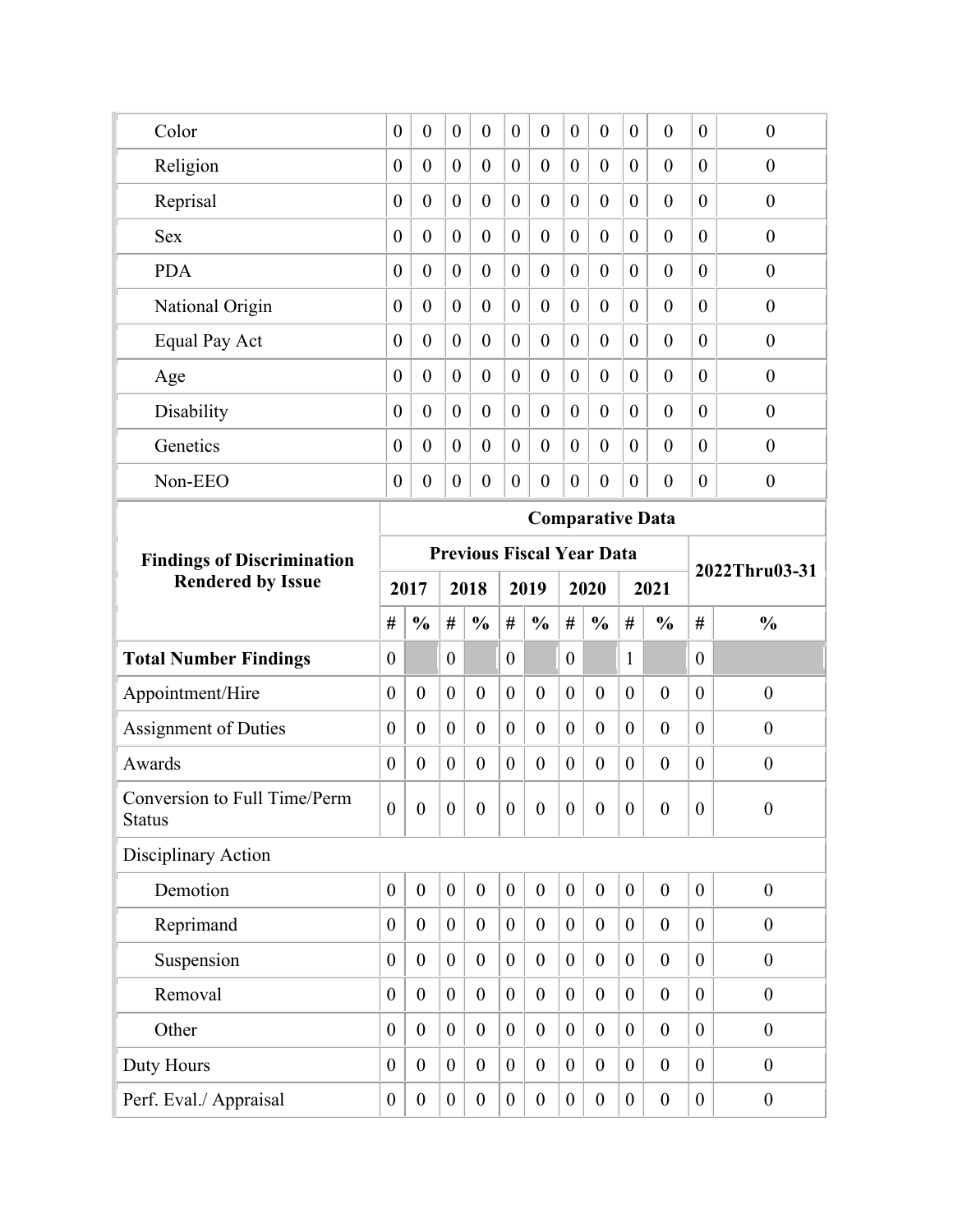| Examination/Test                       | $\boldsymbol{0}$ | $\boldsymbol{0}$ | $\boldsymbol{0}$ | $\boldsymbol{0}$ | $\boldsymbol{0}$ | $\boldsymbol{0}$ | $\boldsymbol{0}$ | $\boldsymbol{0}$ | $\boldsymbol{0}$ | $\boldsymbol{0}$ | $\boldsymbol{0}$ | $\boldsymbol{0}$ |
|----------------------------------------|------------------|------------------|------------------|------------------|------------------|------------------|------------------|------------------|------------------|------------------|------------------|------------------|
| Harassment                             |                  |                  |                  |                  |                  |                  |                  |                  |                  |                  |                  |                  |
| Non-Sexual                             | $\boldsymbol{0}$ | $\mathbf{0}$     | $\boldsymbol{0}$ | $\boldsymbol{0}$ | $\boldsymbol{0}$ | $\boldsymbol{0}$ | $\boldsymbol{0}$ | $\boldsymbol{0}$ | $\boldsymbol{0}$ | $\boldsymbol{0}$ | $\mathbf{0}$     | $\boldsymbol{0}$ |
| Sexual                                 | $\boldsymbol{0}$ | $\boldsymbol{0}$ | $\boldsymbol{0}$ | $\boldsymbol{0}$ | $\boldsymbol{0}$ | $\theta$         | $\boldsymbol{0}$ | $\theta$         | $\boldsymbol{0}$ | $\boldsymbol{0}$ | $\theta$         | $\theta$         |
| <b>Medical Examination</b>             | $\boldsymbol{0}$ | $\boldsymbol{0}$ | $\boldsymbol{0}$ | $\boldsymbol{0}$ | $\boldsymbol{0}$ | $\boldsymbol{0}$ | $\boldsymbol{0}$ | $\overline{0}$   | $\boldsymbol{0}$ | $\boldsymbol{0}$ | $\theta$         | $\boldsymbol{0}$ |
| Pay including overtime                 | $\theta$         | $\boldsymbol{0}$ | $\boldsymbol{0}$ | $\boldsymbol{0}$ | $\boldsymbol{0}$ | $\overline{0}$   | $\boldsymbol{0}$ | $\overline{0}$   | $\boldsymbol{0}$ | $\boldsymbol{0}$ | $\theta$         | $\boldsymbol{0}$ |
| Promotion/Non-Selection                | $\boldsymbol{0}$ | $\boldsymbol{0}$ | $\boldsymbol{0}$ | $\boldsymbol{0}$ | $\boldsymbol{0}$ | $\boldsymbol{0}$ | $\boldsymbol{0}$ | $\boldsymbol{0}$ | $\boldsymbol{0}$ | $\boldsymbol{0}$ | $\theta$         | $\boldsymbol{0}$ |
| Reassignment                           |                  |                  |                  |                  |                  |                  |                  |                  |                  |                  |                  |                  |
| Denied                                 | $\boldsymbol{0}$ | $\boldsymbol{0}$ | $\boldsymbol{0}$ | $\boldsymbol{0}$ | $\boldsymbol{0}$ | $\boldsymbol{0}$ | $\boldsymbol{0}$ | $\boldsymbol{0}$ | $\boldsymbol{0}$ | $\boldsymbol{0}$ | $\theta$         | $\boldsymbol{0}$ |
| Directed                               | $\overline{0}$   | $\boldsymbol{0}$ | $\boldsymbol{0}$ | $\boldsymbol{0}$ | $\boldsymbol{0}$ | $\boldsymbol{0}$ | $\theta$         | $\overline{0}$   | $\boldsymbol{0}$ | $\boldsymbol{0}$ | $\theta$         | $\boldsymbol{0}$ |
| Reasonable Accommodation<br>Disability | $\overline{0}$   | $\boldsymbol{0}$ | $\boldsymbol{0}$ | $\boldsymbol{0}$ | $\boldsymbol{0}$ | $\overline{0}$   | $\boldsymbol{0}$ | $\overline{0}$   | $\mathbf{1}$     | 100              | $\theta$         | $\boldsymbol{0}$ |
| Reinstatement                          | $\boldsymbol{0}$ | $\boldsymbol{0}$ | $\boldsymbol{0}$ | $\boldsymbol{0}$ | $\boldsymbol{0}$ | $\boldsymbol{0}$ | $\boldsymbol{0}$ | $\overline{0}$   | $\boldsymbol{0}$ | $\boldsymbol{0}$ | $\theta$         | $\boldsymbol{0}$ |
| Religious Accommodation                | $\boldsymbol{0}$ | $\boldsymbol{0}$ | $\theta$         | $\boldsymbol{0}$ | $\boldsymbol{0}$ | $\overline{0}$   | $\boldsymbol{0}$ | $\overline{0}$   | $\boldsymbol{0}$ | $\boldsymbol{0}$ | $\theta$         | $\boldsymbol{0}$ |
| Retirement                             | $\boldsymbol{0}$ | $\boldsymbol{0}$ | $\boldsymbol{0}$ | $\boldsymbol{0}$ | $\boldsymbol{0}$ | $\overline{0}$   | $\boldsymbol{0}$ | $\overline{0}$   | $\boldsymbol{0}$ | $\boldsymbol{0}$ | $\theta$         | $\boldsymbol{0}$ |
| Sex-Stereotyping                       | $\theta$         | $\boldsymbol{0}$ | $\theta$         | $\boldsymbol{0}$ | $\theta$         | $\overline{0}$   | $\theta$         | $\overline{0}$   | $\boldsymbol{0}$ | $\boldsymbol{0}$ | $\theta$         | $\boldsymbol{0}$ |
| Telework                               | $\boldsymbol{0}$ | $\boldsymbol{0}$ | $\theta$         | $\boldsymbol{0}$ | $\boldsymbol{0}$ | $\overline{0}$   | $\boldsymbol{0}$ | $\overline{0}$   | $\boldsymbol{0}$ | $\boldsymbol{0}$ | $\theta$         | $\boldsymbol{0}$ |
| Termination                            | $\boldsymbol{0}$ | $\boldsymbol{0}$ | $\theta$         | $\boldsymbol{0}$ | $\boldsymbol{0}$ | $\overline{0}$   | $\boldsymbol{0}$ | $\theta$         | $\boldsymbol{0}$ | $\boldsymbol{0}$ | $\theta$         | $\boldsymbol{0}$ |
| Terms/Conditions of<br>Employment      | $\overline{0}$   | $\boldsymbol{0}$ | $\boldsymbol{0}$ | $\boldsymbol{0}$ | $\boldsymbol{0}$ | $\boldsymbol{0}$ | $\boldsymbol{0}$ | $\overline{0}$   | $\boldsymbol{0}$ | $\boldsymbol{0}$ | $\theta$         | $\boldsymbol{0}$ |
| Time and Attendance                    | $\boldsymbol{0}$ | $\boldsymbol{0}$ | $\boldsymbol{0}$ | $\boldsymbol{0}$ | $\boldsymbol{0}$ | $\boldsymbol{0}$ | $\boldsymbol{0}$ | $\boldsymbol{0}$ | $\boldsymbol{0}$ | $\boldsymbol{0}$ | $\boldsymbol{0}$ | $\boldsymbol{0}$ |
| Training                               | $\overline{0}$   | $\boldsymbol{0}$ | $\boldsymbol{0}$ | $\boldsymbol{0}$ | $\overline{0}$   | $\overline{0}$   | $\overline{0}$   | $\overline{0}$   | $\boldsymbol{0}$ | $\boldsymbol{0}$ | $\theta$         | $\mathbf{0}$     |
| Other - User Define                    |                  |                  |                  |                  |                  |                  |                  |                  |                  |                  |                  |                  |
| User Defined - Other 2                 | $\overline{0}$   | $\boldsymbol{0}$ | $\boldsymbol{0}$ | $\boldsymbol{0}$ | $\boldsymbol{0}$ | $\boldsymbol{0}$ | $\boldsymbol{0}$ | $\boldsymbol{0}$ | $\overline{0}$   | $\boldsymbol{0}$ | $\mathbf{0}$     | $\boldsymbol{0}$ |
| User Defined - Other 3                 | $\boldsymbol{0}$ | $\boldsymbol{0}$ | $\overline{0}$   | $\boldsymbol{0}$ | $\overline{0}$   | $\overline{0}$   | $\boldsymbol{0}$ | $\overline{0}$   | $\mathbf{0}$     | $\boldsymbol{0}$ | $\theta$         | $\theta$         |
| User Defined - Other 4                 | $\overline{0}$   | $\boldsymbol{0}$ | $\overline{0}$   | $\boldsymbol{0}$ | $\overline{0}$   | $\boldsymbol{0}$ | $\boldsymbol{0}$ | $\boldsymbol{0}$ | $\boldsymbol{0}$ | $\boldsymbol{0}$ | $\mathbf{0}$     | $\boldsymbol{0}$ |
|                                        |                  |                  |                  |                  |                  |                  |                  |                  |                  |                  |                  |                  |
| <b>Findings After Hearing</b>          | $\boldsymbol{0}$ |                  | $\overline{0}$   |                  | $\overline{0}$   |                  | $\boldsymbol{0}$ |                  | $\mathbf{1}$     |                  | $\theta$         |                  |
| Appointment/Hire                       | $\boldsymbol{0}$ | $\boldsymbol{0}$ | $\overline{0}$   | $\boldsymbol{0}$ | $\boldsymbol{0}$ | $\boldsymbol{0}$ | $\boldsymbol{0}$ | $\boldsymbol{0}$ | $\boldsymbol{0}$ | $\boldsymbol{0}$ | $\boldsymbol{0}$ | $\boldsymbol{0}$ |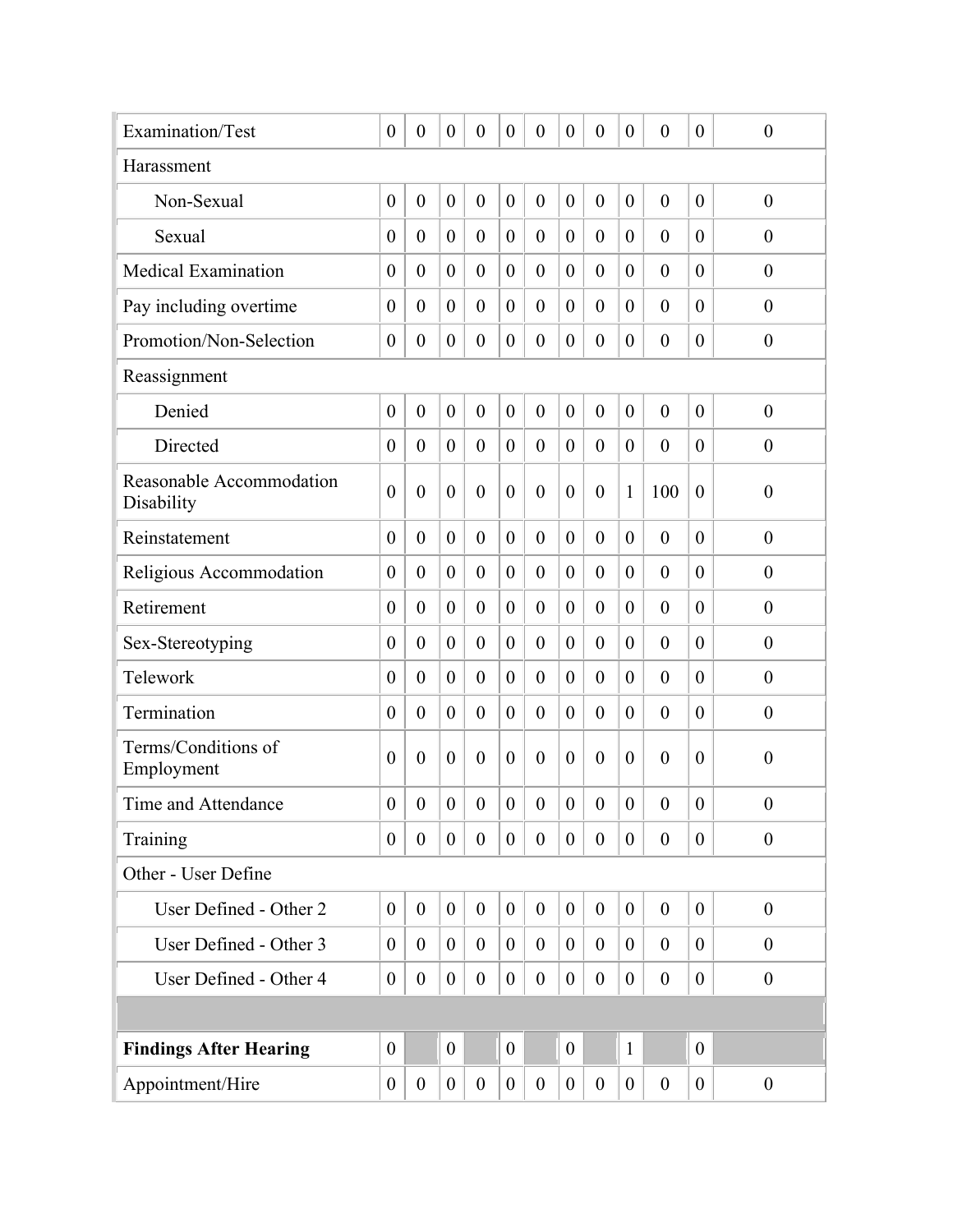| Assignment of Duties                          | $\boldsymbol{0}$ | $\boldsymbol{0}$ | $\boldsymbol{0}$ | $\boldsymbol{0}$ | $\boldsymbol{0}$ | $\overline{0}$   | $\boldsymbol{0}$ | $\boldsymbol{0}$ | $\boldsymbol{0}$ | $\boldsymbol{0}$ | $\theta$         | $\boldsymbol{0}$ |
|-----------------------------------------------|------------------|------------------|------------------|------------------|------------------|------------------|------------------|------------------|------------------|------------------|------------------|------------------|
| Awards                                        | $\boldsymbol{0}$ | $\boldsymbol{0}$ | $\boldsymbol{0}$ | $\boldsymbol{0}$ | $\boldsymbol{0}$ | $\boldsymbol{0}$ | $\boldsymbol{0}$ | $\boldsymbol{0}$ | $\boldsymbol{0}$ | $\boldsymbol{0}$ | $\theta$         | $\boldsymbol{0}$ |
| Conversion to Full Time/Perm<br><b>Status</b> | $\mathbf{0}$     | $\boldsymbol{0}$ | $\boldsymbol{0}$ | $\boldsymbol{0}$ | $\boldsymbol{0}$ | $\overline{0}$   | $\boldsymbol{0}$ | $\overline{0}$   | $\boldsymbol{0}$ | $\boldsymbol{0}$ | $\overline{0}$   | $\boldsymbol{0}$ |
| Disciplinary Action                           |                  |                  |                  |                  |                  |                  |                  |                  |                  |                  |                  |                  |
| Demotion                                      | $\boldsymbol{0}$ | $\boldsymbol{0}$ | $\boldsymbol{0}$ | $\boldsymbol{0}$ | $\boldsymbol{0}$ | $\boldsymbol{0}$ | $\boldsymbol{0}$ | $\boldsymbol{0}$ | $\boldsymbol{0}$ | $\boldsymbol{0}$ | $\overline{0}$   | $\boldsymbol{0}$ |
| Reprimand                                     | $\boldsymbol{0}$ | $\boldsymbol{0}$ | $\boldsymbol{0}$ | $\boldsymbol{0}$ | $\boldsymbol{0}$ | $\overline{0}$   | $\boldsymbol{0}$ | $\overline{0}$   | $\boldsymbol{0}$ | $\boldsymbol{0}$ | $\theta$         | $\theta$         |
| Suspension                                    | $\boldsymbol{0}$ | $\boldsymbol{0}$ | $\boldsymbol{0}$ | $\boldsymbol{0}$ | $\boldsymbol{0}$ | $\overline{0}$   | $\boldsymbol{0}$ | $\overline{0}$   | $\boldsymbol{0}$ | $\boldsymbol{0}$ | $\overline{0}$   | $\boldsymbol{0}$ |
| Removal                                       | $\boldsymbol{0}$ | $\boldsymbol{0}$ | $\overline{0}$   | $\boldsymbol{0}$ | $\boldsymbol{0}$ | $\overline{0}$   | $\boldsymbol{0}$ | $\overline{0}$   | $\boldsymbol{0}$ | $\boldsymbol{0}$ | $\theta$         | $\boldsymbol{0}$ |
| Other                                         | $\boldsymbol{0}$ | $\boldsymbol{0}$ | $\boldsymbol{0}$ | $\boldsymbol{0}$ | $\overline{0}$   | $\boldsymbol{0}$ | $\boldsymbol{0}$ | $\overline{0}$   | $\boldsymbol{0}$ | $\boldsymbol{0}$ | $\theta$         | $\theta$         |
| Duty Hours                                    | $\boldsymbol{0}$ | $\boldsymbol{0}$ | $\boldsymbol{0}$ | $\boldsymbol{0}$ | $\boldsymbol{0}$ | $\overline{0}$   | $\boldsymbol{0}$ | $\overline{0}$   | $\boldsymbol{0}$ | $\boldsymbol{0}$ | $\theta$         | $\boldsymbol{0}$ |
| Perf. Eval./ Appraisal                        | $\boldsymbol{0}$ | $\boldsymbol{0}$ | $\boldsymbol{0}$ | $\boldsymbol{0}$ | $\boldsymbol{0}$ | $\overline{0}$   | $\boldsymbol{0}$ | $\boldsymbol{0}$ | $\boldsymbol{0}$ | $\boldsymbol{0}$ | $\theta$         | $\boldsymbol{0}$ |
| Examination/Test                              | $\boldsymbol{0}$ | $\boldsymbol{0}$ | $\boldsymbol{0}$ | $\boldsymbol{0}$ | $\boldsymbol{0}$ | $\boldsymbol{0}$ | $\boldsymbol{0}$ | $\boldsymbol{0}$ | $\boldsymbol{0}$ | $\boldsymbol{0}$ | $\overline{0}$   | $\boldsymbol{0}$ |
| Harassment                                    |                  |                  |                  |                  |                  |                  |                  |                  |                  |                  |                  |                  |
| Non-Sexual                                    | $\boldsymbol{0}$ | $\boldsymbol{0}$ | $\boldsymbol{0}$ | $\boldsymbol{0}$ | $\boldsymbol{0}$ | $\boldsymbol{0}$ | $\boldsymbol{0}$ | $\boldsymbol{0}$ | $\boldsymbol{0}$ | $\boldsymbol{0}$ | $\overline{0}$   | $\boldsymbol{0}$ |
| Sexual                                        | $\overline{0}$   | $\boldsymbol{0}$ | $\theta$         | $\boldsymbol{0}$ | $\boldsymbol{0}$ | $\theta$         | $\boldsymbol{0}$ | $\overline{0}$   | $\boldsymbol{0}$ | $\boldsymbol{0}$ | $\theta$         | $\mathbf{0}$     |
| <b>Medical Examination</b>                    | $\theta$         | $\mathbf{0}$     | $\theta$         | $\boldsymbol{0}$ | $\boldsymbol{0}$ | $\theta$         | $\boldsymbol{0}$ | $\overline{0}$   | $\boldsymbol{0}$ | $\boldsymbol{0}$ | $\theta$         | $\boldsymbol{0}$ |
| Pay including overtime                        | $\boldsymbol{0}$ | $\boldsymbol{0}$ | $\mathbf{0}$     | $\boldsymbol{0}$ | $\overline{0}$   | $\overline{0}$   | $\boldsymbol{0}$ | $\overline{0}$   | $\boldsymbol{0}$ | $\boldsymbol{0}$ | $\theta$         | $\theta$         |
| Promotion/Non-Selection                       | $\boldsymbol{0}$ | $\boldsymbol{0}$ | $\boldsymbol{0}$ | $\boldsymbol{0}$ | $\boldsymbol{0}$ | $\boldsymbol{0}$ | $\boldsymbol{0}$ | $\boldsymbol{0}$ | $\boldsymbol{0}$ | $\boldsymbol{0}$ | $\boldsymbol{0}$ | $\boldsymbol{0}$ |
| Reassignment                                  |                  |                  |                  |                  |                  |                  |                  |                  |                  |                  |                  |                  |
| Denied                                        | $\boldsymbol{0}$ | $\mathbf{0}$     | $\boldsymbol{0}$ | $\boldsymbol{0}$ | $\boldsymbol{0}$ | $\boldsymbol{0}$ | $\boldsymbol{0}$ | $\boldsymbol{0}$ | $\boldsymbol{0}$ | $\boldsymbol{0}$ | $\theta$         | $\boldsymbol{0}$ |
| Directed                                      | $\boldsymbol{0}$ | $\boldsymbol{0}$ | $\boldsymbol{0}$ | $\boldsymbol{0}$ | $\overline{0}$   | $\boldsymbol{0}$ | $\boldsymbol{0}$ | $\boldsymbol{0}$ | $\overline{0}$   | $\boldsymbol{0}$ | $\mathbf{0}$     | $\boldsymbol{0}$ |
| Reasonable Accommodation<br>Disability        | $\overline{0}$   | $\boldsymbol{0}$ | $\overline{0}$   | $\boldsymbol{0}$ | $\overline{0}$   | $\mathbf{0}$     | $\boldsymbol{0}$ | $\boldsymbol{0}$ | $\mathbf{1}$     | 100              | $\theta$         | $\boldsymbol{0}$ |
| Reinstatement                                 | $\boldsymbol{0}$ | $\boldsymbol{0}$ | $\overline{0}$   | $\boldsymbol{0}$ | $\overline{0}$   | $\mathbf{0}$     | $\mathbf{0}$     | $\overline{0}$   | $\boldsymbol{0}$ | $\boldsymbol{0}$ | $\theta$         | $\boldsymbol{0}$ |
| Religious Accommodation                       | $\boldsymbol{0}$ | $\boldsymbol{0}$ | $\overline{0}$   | $\boldsymbol{0}$ | $\overline{0}$   | $\boldsymbol{0}$ | $\overline{0}$   | $\overline{0}$   | $\boldsymbol{0}$ | $\boldsymbol{0}$ | $\theta$         | $\boldsymbol{0}$ |
| Retirement                                    | $\overline{0}$   | $\boldsymbol{0}$ | $\mathbf{0}$     | $\boldsymbol{0}$ | $\theta$         | $\overline{0}$   | $\overline{0}$   | $\overline{0}$   | $\boldsymbol{0}$ | $\boldsymbol{0}$ | $\theta$         | $\boldsymbol{0}$ |
| Sex-Stereotyping                              | $\boldsymbol{0}$ | $\boldsymbol{0}$ | $\mathbf{0}$     | $\boldsymbol{0}$ | $\boldsymbol{0}$ | $\boldsymbol{0}$ | $\boldsymbol{0}$ | $\overline{0}$   | $\boldsymbol{0}$ | $\boldsymbol{0}$ | $\theta$         | $\boldsymbol{0}$ |
| Telework                                      | $\boldsymbol{0}$ | $\boldsymbol{0}$ | $\boldsymbol{0}$ | $\boldsymbol{0}$ | $\boldsymbol{0}$ | $\boldsymbol{0}$ | $\boldsymbol{0}$ | $\boldsymbol{0}$ | $\boldsymbol{0}$ | $\boldsymbol{0}$ | $\overline{0}$   | $\boldsymbol{0}$ |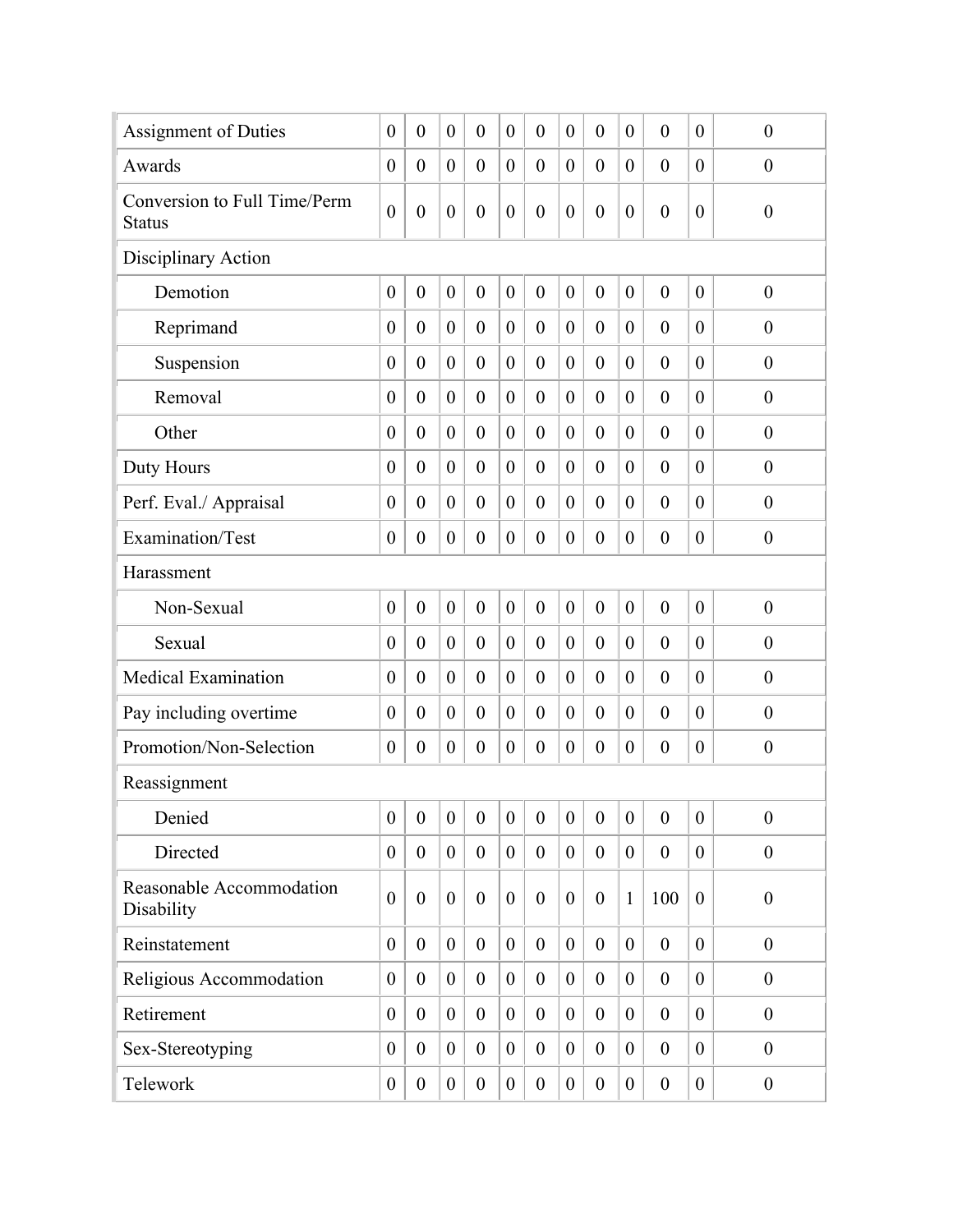| Termination                                   | $\boldsymbol{0}$ | $\boldsymbol{0}$ | $\boldsymbol{0}$ | $\boldsymbol{0}$ | $\boldsymbol{0}$ | $\overline{0}$   | $\boldsymbol{0}$ | $\boldsymbol{0}$ | $\overline{0}$   | $\boldsymbol{0}$ | $\boldsymbol{0}$ | $\boldsymbol{0}$ |
|-----------------------------------------------|------------------|------------------|------------------|------------------|------------------|------------------|------------------|------------------|------------------|------------------|------------------|------------------|
| Terms/Conditions of<br>Employment             | $\overline{0}$   | $\overline{0}$   | $\mathbf{0}$     | $\overline{0}$   | $\theta$         | $\overline{0}$   | $\overline{0}$   | $\overline{0}$   | $\mathbf{0}$     | $\overline{0}$   | $\theta$         | $\overline{0}$   |
| Time and Attendance                           | $\overline{0}$   | $\boldsymbol{0}$ | $\overline{0}$   | $\boldsymbol{0}$ | $\theta$         | $\overline{0}$   | $\mathbf{0}$     | $\overline{0}$   | $\overline{0}$   | $\overline{0}$   | $\theta$         | $\boldsymbol{0}$ |
| Training                                      | $\boldsymbol{0}$ | $\boldsymbol{0}$ | $\boldsymbol{0}$ | $\boldsymbol{0}$ | $\boldsymbol{0}$ | $\boldsymbol{0}$ | $\boldsymbol{0}$ | $\boldsymbol{0}$ | $\boldsymbol{0}$ | $\boldsymbol{0}$ | $\mathbf{0}$     | $\boldsymbol{0}$ |
| Other - User Define                           |                  |                  |                  |                  |                  |                  |                  |                  |                  |                  |                  |                  |
| User Defined - Other 2                        | $\boldsymbol{0}$ | $\boldsymbol{0}$ | $\boldsymbol{0}$ | $\boldsymbol{0}$ | $\boldsymbol{0}$ | $\boldsymbol{0}$ | $\boldsymbol{0}$ | $\boldsymbol{0}$ | $\boldsymbol{0}$ | $\boldsymbol{0}$ | $\theta$         | $\boldsymbol{0}$ |
| User Defined - Other 3                        | $\overline{0}$   | $\boldsymbol{0}$ | $\mathbf{0}$     | $\boldsymbol{0}$ | $\mathbf{0}$     | $\overline{0}$   | $\theta$         | $\overline{0}$   | $\overline{0}$   | $\boldsymbol{0}$ | $\theta$         | $\theta$         |
| User Defined - Other 4                        | $\boldsymbol{0}$ | $\boldsymbol{0}$ | $\overline{0}$   | $\boldsymbol{0}$ | $\boldsymbol{0}$ | $\overline{0}$   | $\boldsymbol{0}$ | $\overline{0}$   | $\boldsymbol{0}$ | $\boldsymbol{0}$ | $\theta$         | $\boldsymbol{0}$ |
|                                               |                  |                  |                  |                  |                  |                  |                  |                  |                  |                  |                  |                  |
| <b>Findings Without Hearing</b>               | $\boldsymbol{0}$ |                  | $\boldsymbol{0}$ |                  | $\boldsymbol{0}$ |                  | $\boldsymbol{0}$ |                  | $\boldsymbol{0}$ |                  | $\mathbf{0}$     |                  |
| Appointment/Hire                              | $\mathbf{0}$     | $\boldsymbol{0}$ | $\boldsymbol{0}$ | $\boldsymbol{0}$ | $\mathbf{0}$     | $\overline{0}$   | $\mathbf{0}$     | $\mathbf{0}$     | $\mathbf{0}$     | $\overline{0}$   | $\theta$         | $\boldsymbol{0}$ |
| <b>Assignment of Duties</b>                   | $\boldsymbol{0}$ | $\boldsymbol{0}$ | $\overline{0}$   | $\boldsymbol{0}$ | $\boldsymbol{0}$ | $\overline{0}$   | $\boldsymbol{0}$ | $\overline{0}$   | $\boldsymbol{0}$ | $\boldsymbol{0}$ | $\theta$         | $\boldsymbol{0}$ |
| Awards                                        | $\overline{0}$   | $\boldsymbol{0}$ | $\theta$         | $\boldsymbol{0}$ | $\mathbf{0}$     | $\overline{0}$   | $\theta$         | $\theta$         | $\overline{0}$   | $\boldsymbol{0}$ | $\theta$         | $\boldsymbol{0}$ |
| Conversion to Full Time/Perm<br><b>Status</b> | $\mathbf{0}$     | $\boldsymbol{0}$ | $\boldsymbol{0}$ | $\boldsymbol{0}$ | $\theta$         | $\overline{0}$   | $\overline{0}$   | $\overline{0}$   | $\boldsymbol{0}$ | $\boldsymbol{0}$ | $\theta$         | $\boldsymbol{0}$ |
| Disciplinary Action                           |                  |                  |                  |                  |                  |                  |                  |                  |                  |                  |                  |                  |
| Demotion                                      | $\boldsymbol{0}$ | $\mathbf{0}$     | $\boldsymbol{0}$ | $\boldsymbol{0}$ | $\boldsymbol{0}$ | $\overline{0}$   | $\boldsymbol{0}$ | $\overline{0}$   | $\boldsymbol{0}$ | $\overline{0}$   | $\mathbf{0}$     | $\mathbf{0}$     |
| Reprimand                                     | $\overline{0}$   | $\overline{0}$   | $\theta$         | $\mathbf{0}$     | $\overline{0}$   | $\overline{0}$   | $\boldsymbol{0}$ | $\overline{0}$   | $\overline{0}$   | $\boldsymbol{0}$ | $\theta$         | $\boldsymbol{0}$ |
| Suspension                                    | $\theta$         | $\boldsymbol{0}$ | $\theta$         | $\overline{0}$   | $\mathbf{0}$     | $\overline{0}$   | $\theta$         | $\theta$         | $\boldsymbol{0}$ | $\overline{0}$   | $\theta$         | $\theta$         |
| Removal                                       | $\overline{0}$   | $\overline{0}$   | $\boldsymbol{0}$ | $\overline{0}$   | $\theta$         | $\overline{0}$   | $\overline{0}$   | $\boldsymbol{0}$ | $\boldsymbol{0}$ | $\overline{0}$   | $\boldsymbol{0}$ | $\boldsymbol{0}$ |
| Other                                         | $\boldsymbol{0}$ | $\boldsymbol{0}$ | $\boldsymbol{0}$ | $\boldsymbol{0}$ | $\boldsymbol{0}$ | $\boldsymbol{0}$ | $\boldsymbol{0}$ | $\boldsymbol{0}$ | $\boldsymbol{0}$ | $\boldsymbol{0}$ | $\theta$         | $\boldsymbol{0}$ |
| Duty Hours                                    | $\boldsymbol{0}$ | $\boldsymbol{0}$ | $\boldsymbol{0}$ | $\boldsymbol{0}$ | $\boldsymbol{0}$ | $\boldsymbol{0}$ | $\boldsymbol{0}$ | $\boldsymbol{0}$ | $\boldsymbol{0}$ | $\boldsymbol{0}$ | $\theta$         | $\boldsymbol{0}$ |
| Perf. Eval./ Appraisal                        | $\boldsymbol{0}$ | $\boldsymbol{0}$ | $\boldsymbol{0}$ | $\boldsymbol{0}$ | $\mathbf{0}$     | $\boldsymbol{0}$ | $\boldsymbol{0}$ | $\boldsymbol{0}$ | $\overline{0}$   | $\boldsymbol{0}$ | $\theta$         | $\boldsymbol{0}$ |
| Examination/Test                              | $\boldsymbol{0}$ | $\boldsymbol{0}$ | $\boldsymbol{0}$ | $\boldsymbol{0}$ | $\boldsymbol{0}$ | $\boldsymbol{0}$ | $\boldsymbol{0}$ | $\boldsymbol{0}$ | $\boldsymbol{0}$ | $\boldsymbol{0}$ | $\theta$         | $\boldsymbol{0}$ |
| Harassment                                    |                  |                  |                  |                  |                  |                  |                  |                  |                  |                  |                  |                  |
| Non-Sexual                                    | $\boldsymbol{0}$ | $\boldsymbol{0}$ | $\boldsymbol{0}$ | $\boldsymbol{0}$ | $\boldsymbol{0}$ | $\boldsymbol{0}$ | $\boldsymbol{0}$ | $\boldsymbol{0}$ | $\boldsymbol{0}$ | $\boldsymbol{0}$ | $\theta$         | $\boldsymbol{0}$ |
| Sexual                                        | $\boldsymbol{0}$ | $\boldsymbol{0}$ | $\boldsymbol{0}$ | $\boldsymbol{0}$ | $\mathbf{0}$     | $\boldsymbol{0}$ | $\boldsymbol{0}$ | $\boldsymbol{0}$ | $\overline{0}$   | $\boldsymbol{0}$ | $\overline{0}$   | $\boldsymbol{0}$ |
| <b>Medical Examination</b>                    | $\boldsymbol{0}$ | $\boldsymbol{0}$ | $\boldsymbol{0}$ | $\boldsymbol{0}$ | $\boldsymbol{0}$ | $\boldsymbol{0}$ | $\boldsymbol{0}$ | $\boldsymbol{0}$ | $\boldsymbol{0}$ | $\boldsymbol{0}$ | $\boldsymbol{0}$ | $\boldsymbol{0}$ |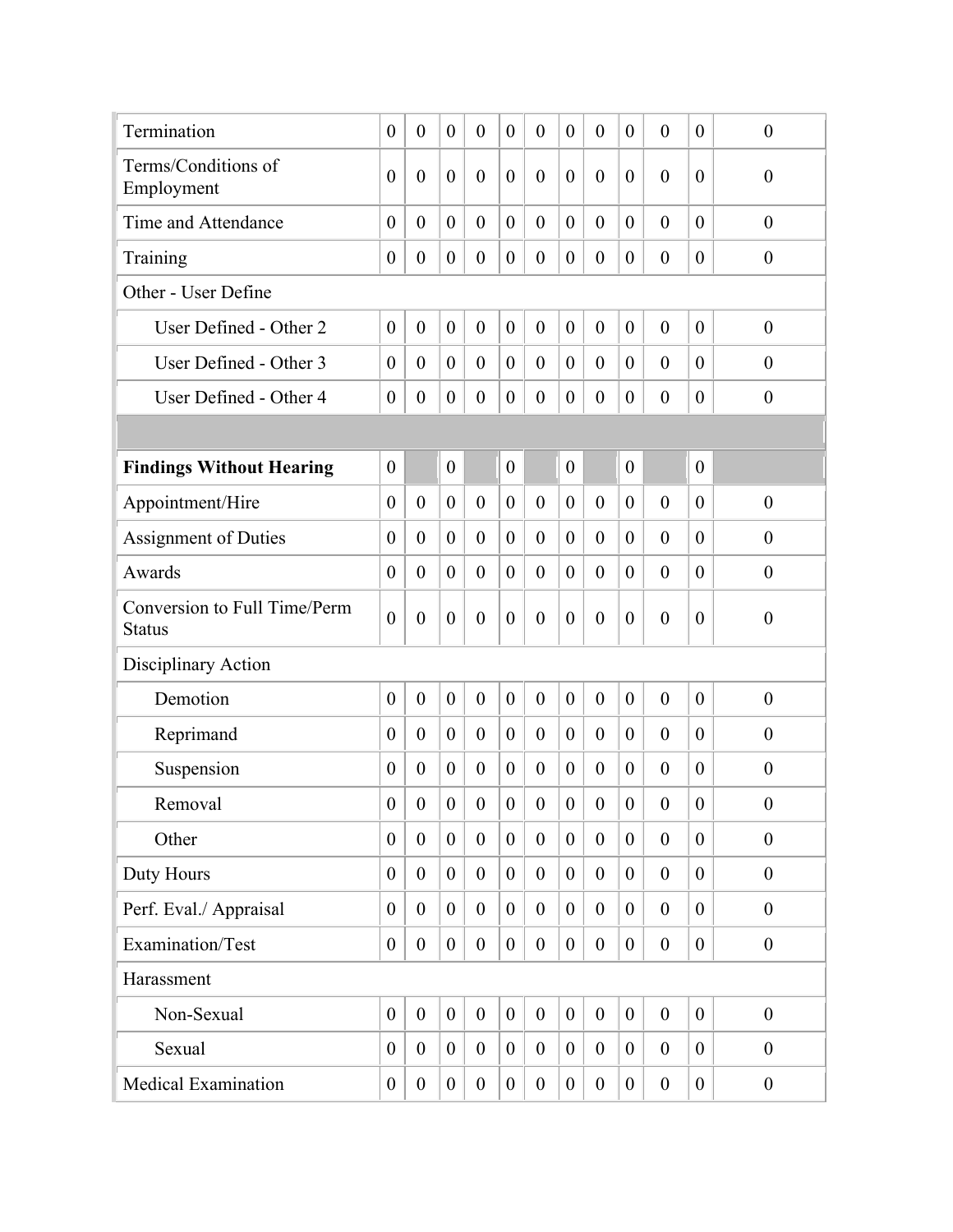| Pay including overtime                                                       | $\boldsymbol{0}$ | $\boldsymbol{0}$ | $\boldsymbol{0}$ | $\boldsymbol{0}$ | $\boldsymbol{0}$ | $\overline{0}$                   | $\boldsymbol{0}$ | $\overline{0}$          | $\boldsymbol{0}$ | $\boldsymbol{0}$ | $\theta$         | $\boldsymbol{0}$ |
|------------------------------------------------------------------------------|------------------|------------------|------------------|------------------|------------------|----------------------------------|------------------|-------------------------|------------------|------------------|------------------|------------------|
| Promotion/Non-Selection                                                      | $\overline{0}$   | $\overline{0}$   | $\theta$         | $\boldsymbol{0}$ | $\theta$         | $\overline{0}$                   | $\theta$         | $\overline{0}$          | $\overline{0}$   | $\boldsymbol{0}$ | $\theta$         | $\boldsymbol{0}$ |
| Reassignment                                                                 |                  |                  |                  |                  |                  |                                  |                  |                         |                  |                  |                  |                  |
| Denied                                                                       | $\boldsymbol{0}$ | $\overline{0}$   | $\boldsymbol{0}$ | $\boldsymbol{0}$ | $\theta$         | $\overline{0}$                   | $\overline{0}$   | $\overline{0}$          | $\boldsymbol{0}$ | $\overline{0}$   | $\theta$         | $\theta$         |
| Directed                                                                     | 0                | $\boldsymbol{0}$ | $\theta$         | $\overline{0}$   | $\overline{0}$   | $\overline{0}$                   | $\overline{0}$   | $\theta$                | $\boldsymbol{0}$ | $\theta$         | $\theta$         | $\theta$         |
| Reasonable Accommodation<br>Disability                                       | $\overline{0}$   | $\boldsymbol{0}$ | $\boldsymbol{0}$ | $\boldsymbol{0}$ | $\boldsymbol{0}$ | $\theta$                         | $\boldsymbol{0}$ | $\theta$                | $\boldsymbol{0}$ | $\boldsymbol{0}$ | $\theta$         | $\boldsymbol{0}$ |
| Reinstatement                                                                | $\overline{0}$   | $\overline{0}$   | $\theta$         | $\overline{0}$   | $\theta$         | $\theta$                         | $\theta$         | $\theta$                | $\overline{0}$   | $\overline{0}$   | $\theta$         | $\mathbf{0}$     |
| Religious Accommodation                                                      | $\theta$         | $\overline{0}$   | $\theta$         | $\boldsymbol{0}$ | $\boldsymbol{0}$ | $\overline{0}$                   | $\boldsymbol{0}$ | $\overline{0}$          | $\boldsymbol{0}$ | $\boldsymbol{0}$ | $\theta$         | $\boldsymbol{0}$ |
| Retirement                                                                   | $\overline{0}$   | $\boldsymbol{0}$ | $\theta$         | $\overline{0}$   | $\theta$         | $\theta$                         | $\overline{0}$   | $\theta$                | $\overline{0}$   | $\overline{0}$   | $\theta$         | $\theta$         |
| Sex-Stereotyping                                                             | $\boldsymbol{0}$ | $\boldsymbol{0}$ | $\boldsymbol{0}$ | $\boldsymbol{0}$ | $\boldsymbol{0}$ | $\overline{0}$                   | $\overline{0}$   | $\overline{0}$          | $\boldsymbol{0}$ | $\boldsymbol{0}$ | $\theta$         | $\boldsymbol{0}$ |
| Telework                                                                     | $\overline{0}$   | $\overline{0}$   | $\theta$         | $\overline{0}$   | $\theta$         | $\overline{0}$                   | $\theta$         | $\overline{0}$          | $\overline{0}$   | $\overline{0}$   | $\theta$         | $\boldsymbol{0}$ |
| Termination                                                                  | $\boldsymbol{0}$ | $\boldsymbol{0}$ | $\boldsymbol{0}$ | $\boldsymbol{0}$ | $\boldsymbol{0}$ | $\overline{0}$                   | $\overline{0}$   | $\overline{0}$          | $\boldsymbol{0}$ | $\boldsymbol{0}$ | $\theta$         | $\boldsymbol{0}$ |
| Terms/Conditions of<br>Employment                                            | $\theta$         | $\overline{0}$   | $\theta$         | $\overline{0}$   | $\boldsymbol{0}$ | $\theta$                         | $\overline{0}$   | $\theta$                | $\overline{0}$   | $\overline{0}$   | $\theta$         | $\overline{0}$   |
| Time and Attendance                                                          | $\overline{0}$   | $\overline{0}$   | $\theta$         | $\overline{0}$   | $\theta$         | $\overline{0}$                   | $\overline{0}$   | $\theta$                | $\overline{0}$   | $\overline{0}$   | $\theta$         | $\theta$         |
| Training                                                                     | $\boldsymbol{0}$ | $\boldsymbol{0}$ | $\theta$         | $\boldsymbol{0}$ | $\boldsymbol{0}$ | $\overline{0}$                   | $\theta$         | $\theta$                | $\boldsymbol{0}$ | $\boldsymbol{0}$ | $\theta$         | $\boldsymbol{0}$ |
| Other - User Define                                                          |                  |                  |                  |                  |                  |                                  |                  |                         |                  |                  |                  |                  |
| User Defined - Other 2                                                       | $\overline{0}$   | $\overline{0}$   | $\theta$         | $\overline{0}$   | $\theta$         | $\overline{0}$                   | $\theta$         | $\overline{0}$          | $\overline{0}$   | $\overline{0}$   | $\theta$         | $\boldsymbol{0}$ |
| User Defined - Other 3                                                       | $\theta$         | $\overline{0}$   | $\theta$         | $\overline{0}$   | $\overline{0}$   | $\theta$                         | $\theta$         | $\theta$                | $\mathbf{0}$     | $\overline{0}$   | $\theta$         | $\overline{0}$   |
| User Defined - Other 4                                                       | $\boldsymbol{0}$ | $\boldsymbol{0}$ | $\boldsymbol{0}$ | $\boldsymbol{0}$ | $\boldsymbol{0}$ | $\boldsymbol{0}$                 | $\boldsymbol{0}$ | $\boldsymbol{0}$        | $\overline{0}$   | $\boldsymbol{0}$ | $\boldsymbol{0}$ | $\boldsymbol{0}$ |
|                                                                              |                  |                  |                  |                  |                  |                                  |                  | <b>Comparative Data</b> |                  |                  |                  |                  |
| <b>Pending Complaints Filed in</b><br><b>Previous Fiscal Years by Status</b> |                  |                  |                  |                  |                  | <b>Previous Fiscal Year Data</b> |                  |                         |                  |                  |                  | 2022Thru03-31    |
|                                                                              |                  | 2017             |                  | 2018             |                  | 2019                             |                  | 2020                    | 2021             |                  |                  |                  |
| Total complaints from previous<br><b>Fiscal Years</b>                        |                  | 10               |                  | 14               |                  | 24                               |                  | 28                      | 25               |                  |                  | 19               |
| <b>Total Complainants</b>                                                    |                  | 9                |                  | 13               |                  | 22                               |                  | 26                      | 22               |                  |                  | 17               |
| <b>Number complaints pending</b>                                             |                  |                  |                  |                  |                  |                                  |                  |                         |                  |                  |                  |                  |
| Investigation                                                                |                  | $\mathbf{1}$     |                  | $\boldsymbol{0}$ |                  | $\boldsymbol{0}$                 |                  | $\mathbf{1}$            | $\boldsymbol{0}$ |                  |                  | $\boldsymbol{0}$ |